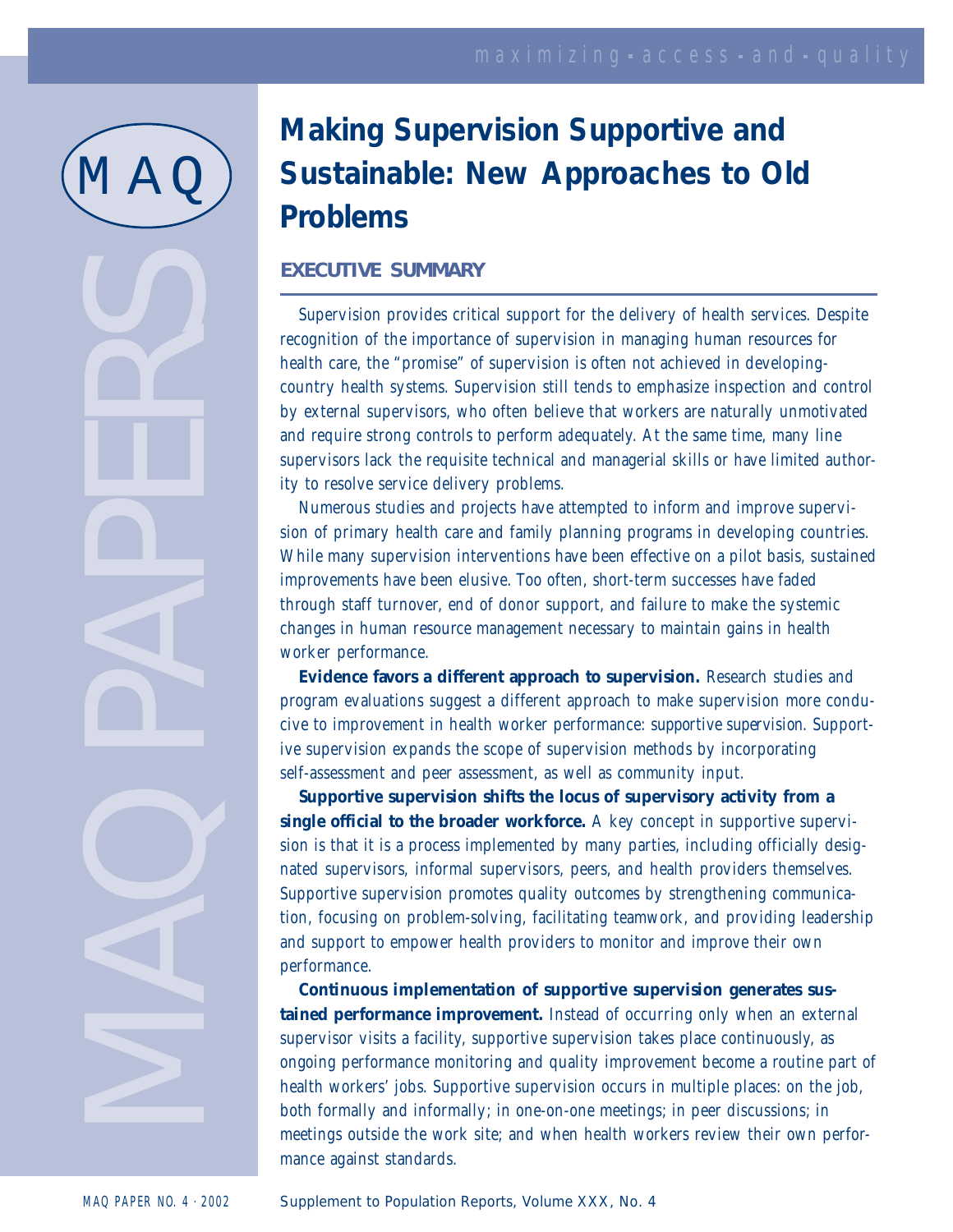M A Q

MAD PAPS

Making Supervision Supportive and Sustainable: New Approaches to Old Problems

### **AUTHORS**

Lani Marquez University Research Co., LLC

Linda Kean University Research Co., LLC

This MAQ paper was produced for the MAQ Initiative by the Management and Leadership Program of Management Sciences for Health under USAID cooperative agreement HRN-A-00-00-00014- 00 and distributed by the INFO Project at the Johns Hopkins Center for Communication Programs under USAID cooperative agreement GPH-A-00-02-00003-00.

The development of this paper was supported by the Bureau for Global Health of the United States Agency for International Development. This paper does not represent official statements of policy by USAID or the position of the organization represented by the authors.

**Supportive supervision is feasible.** Recent experiences from countries in different regions show that supportive supervision offers a powerful alternative to traditional approaches. Research findings also provide compelling evidence for the effectiveness of key elements and tools of supportive supervision, including structured audit and feedback, self-assessment, and peer assessment. Supportive supervision requires:

- new thinking about who does supervision and how and when it occurs;
- motivation on the part of supervisors and staff alike to adopt new behaviors;
- locally appropriate and tested tools;
- time and investment to establish and take root:
- the commitment of top management and some decentralized decision-making authority;
- integration into existing human resource management systems rather than creation of a parallel system to "work around" problems.

**More evidence of results and savings will help advocacy to expand supportive supervision.** More evaluation of the costs of supportive supervision and its impact on health services performance will strengthen the case for health organizations to adopt supportive supervision approaches, as will better documentation and broader sharing of tools for supportive supervision. These activities will also reveal best practices for (1) motivating, training, and coaching external supervisors to perform supportive supervision and (2) motivating and enabling health workers to effectively conduct self-assessment, peer assessment, and internal supervision.

This paper is a publication of the Maximizing Access and Quality (MAQ) Initiative—an initiative of the United States Agency for International Development (USAID), cooperating agencies, country partners, and other collaborators to apply state-of-the-art methods to maximize access to and the quality of family planning and other selected reproductive health services.

MAQ PAPER NO. 4 . 2002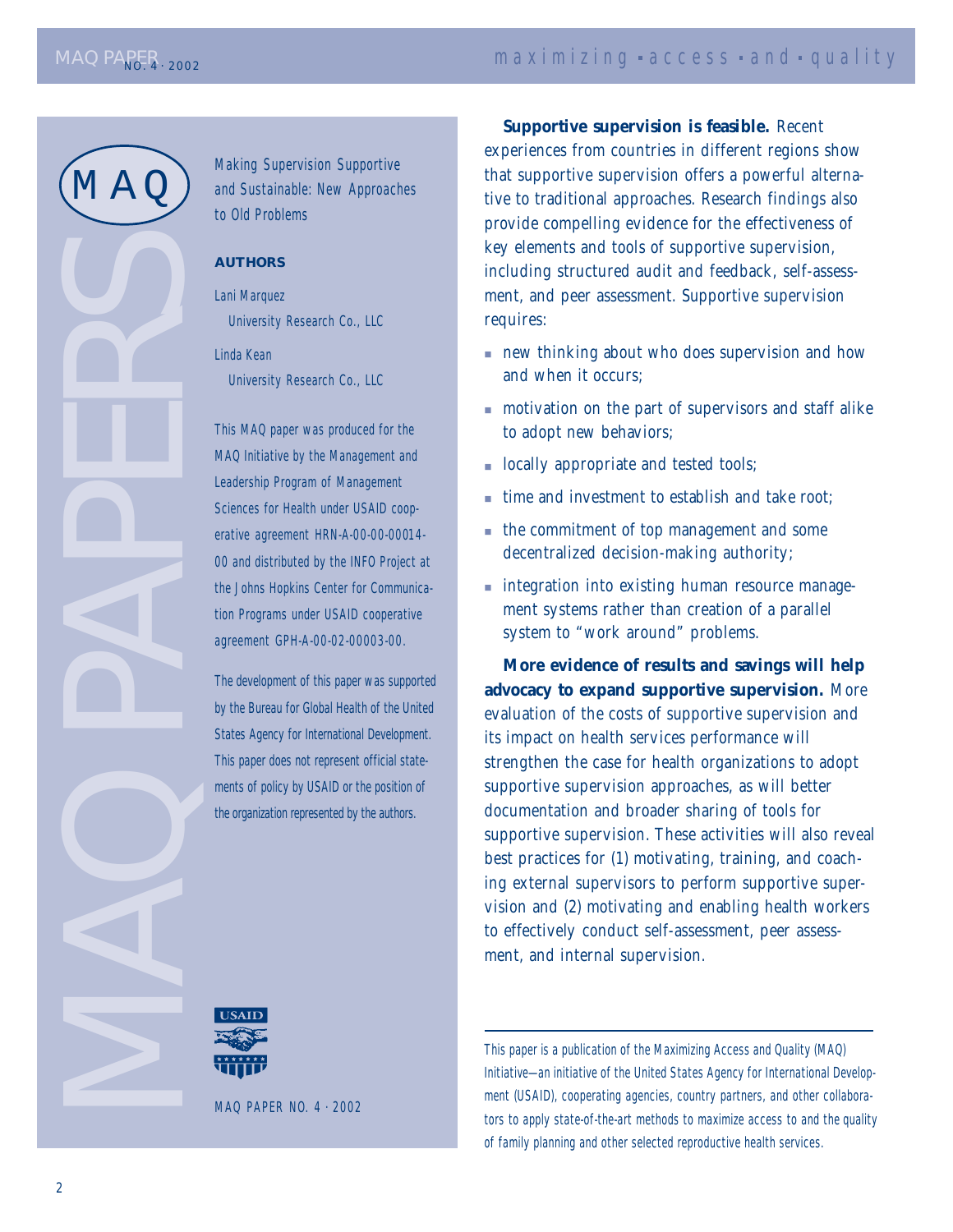### **INTRODUCTION**

This paper distills lessons from recent efforts to improve the supervision of family planning and health programs in developing countries and identifies approaches that may be more effective and sustainable. It describes supportive supervision, an approach to supervision that emphasizes joint problem-solving, mentoring, and two-way communication between supervisors and those being supervised. It also expands the concept of effective supervision by exploring how self-assessment and peer assessment, as well as community input, can be seen as vital components of results-oriented, supportive supervision.

The paper's conclusions are based on a review of the literature of supervision; an informal, qualitative survey conducted among USAID reproductive health and child survival cooperating agencies; and discussions with MAQ participants. The agencies include John Snow International, Management Sciences for Health, University Research Co., LLC, EngenderHealth, Pathfinder International, the International Planned Parenthood Federation, JHPIEGO, the Johns Hopkins Center for Communication Programs, and INTRAH. The paper draws on responses summarizing the experiences of approximately 16 field programs. Based on review of these experiences in implementing such a style of supervision, the paper provides a framework for what supportive supervision means in practice and identifies key lessons from recent efforts, as well as gaps in our knowledge.

### **WHY WE SHOULD INVEST IN SUPERVISION**

There is widespread agreement among those in the international health community that supervision is a critical part of human resource management for the delivery of basic health services.<sup>1</sup> As noted in an earlier MAQ Paper (Vol. 1, No. 3, p. 8), supervision is one of the key approaches to improving the quality of health care and the performance of health care providers, especially given the labor-intensive nature of health service delivery. This is particularly true in developing countries, where health program managers recognize that supervision is "important to getting things done"2 and where supervision remains one of the most direct ways for an organization to affect what its staff does.

At the same time, there is pervasive disappointment that the "promise" of supervision is frequently not realized or sustained. USAID and its cooperating agencies have invested significant financial and technical resources in trying to strengthen supervision systems in developing countries through supervisor training and development of supervisory tools and checklists, yet interventions to strengthen supervision systems often have not sustained their effects past a pilot phase or demonstrated results independent of other efforts to improve service delivery.

Why invest in supervision in health and family planning delivery settings in developing countries? Is there reason to expect that we can do better? The MAQ Subcommittee on Management and Supervision believes we can.

There are several reasons to be hopeful about realizing the promise of supervision. First, there is an emerging consensus on what supervision should entail––what the key functions of supervision are. Second, a growing body of experience from different settings suggests that expanding the realm of how supervision functions can be performed––with ways of doing supervision that involve health workers themselves, peers, even communities––may allow supervision to be accomplished more effectively and efficiently. Ample evidence supports the feasibility of using nontraditional, expanded supervision approaches in developing countries. There is also limited recent evidence that these alternative approaches achieve better health worker performance and outcomes than traditional supervisory approaches, and some evidence that these approaches may be more sustainable.

Growing, broad-based interest in improving quality of care has also strengthened the argument for improving supervision, to use supervision as a means to directly affect health worker performance and to build health worker capacity for problem identification and resolution.<sup>3</sup> There is evidence that providing health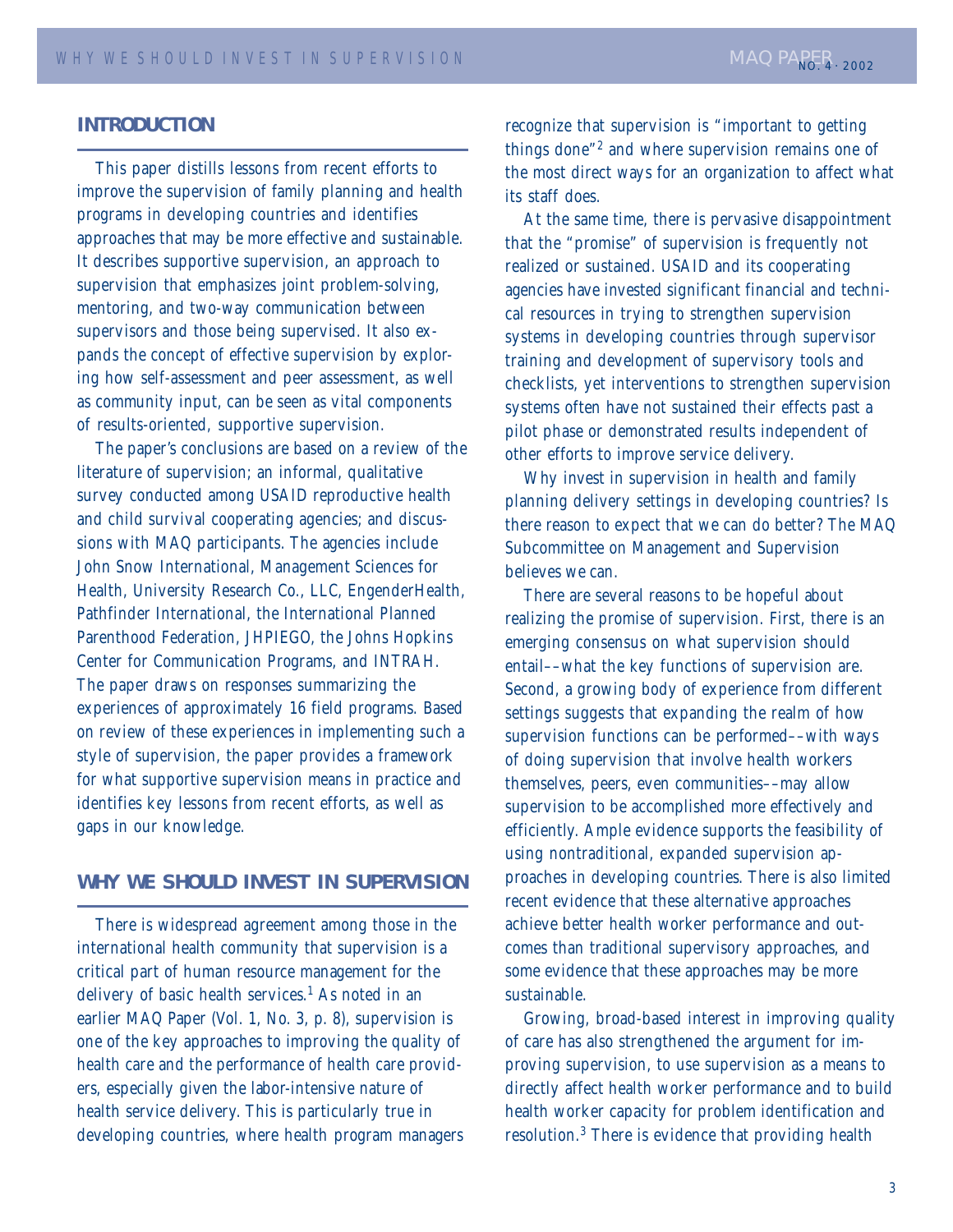professionals with effective supervision can help improve the quality of health care and even patient outcomes.4 Moreover, a growing body of successful experience in developing countries shows how supervisors can be involved in leading quality and performance improvement.<sup>5</sup>

The push toward decentralization and deconcentration of health care management functions in many countries highlights the importance of supervision. When responsibility for oversight and technical direction is transferred from the central level to lower levels in the health service delivery system, these lower levels often have a great need for capacity-building to implement their expanded supervisory role.

This paper examines the experience of USAID cooperating agencies that are working to improve health and population services in developing countries by strengthening or redesigning supervision systems to make them more effective and sustainable. Learning from this experience begins with understanding what supervision is in the context of health service delivery systems.

### **THE KEY FUNCTIONS AND TASKS OF SUPERVISION**

Supervision is the process of "directing and supporting staff so that they may effectively perform their duties."<sup>6</sup> Supervision may include periodic events, such as site visits or performance reviews, but it goes beyond such episodes to refer to the ongoing relationship between health care providers and supervisors. Supervision includes oversight and implementation of clinical and nonclinical tasks and activities that affect the organization, management, and technical delivery of health services, including control of work processes and systems, maintenance of facilities and infrastructure, and monitoring and improvement of systemwide performance and effectiveness. Beyond this technical role, there is also an important human dimension to

the supervisor-health worker relationship. In developing countries, where many health workers work alone or in small groups in remote sites, the supervisor may represent the only link to the larger health system.

In the context of strengthening health and family planning services, numerous USAID cooperating agencies have analyzed the major objectives and activities of supervision in developing-country settings. Table 1 summarizes the main functions of supervision as described by several cooperating agencies that collaborate on MAQ. While the definitions use different terminology, the essential functions and activities of supervision are similar: defining objectives, monitoring performance, providing supplies, providing training, solving problems, and motivating and supporting health providers to improve their performance.

Kilminster and Jolly, in their systematic literature review of supervision in medical practice settings,<sup>7</sup> defined a similar role for supervision in health care in the US and the UK. They argued that supervision in the health professions consists of three basic functions: management, education, and support. They defined supervision as "the provision of monitoring, guidance, and feedback on matters of personal, professional, and educational development in the context of the doctor's care of patients" in order to "ensure patient/client safety and promote professional development." The emphasis on patient safety *and* professional development of health care workers is worth noting, since the role of supervision in assuring these two goals has often not been made explicit in developing-country health systems. Supervision in developing countries has often been viewed only as an instrument through which to impose the health system's needs on health care providers rather than as a means to address health workers' multiple needs. However, the growing concern with quality assurance and improvement in developing countries is creating a climate where greater attention is paid to both patient and provider safety and human resource development.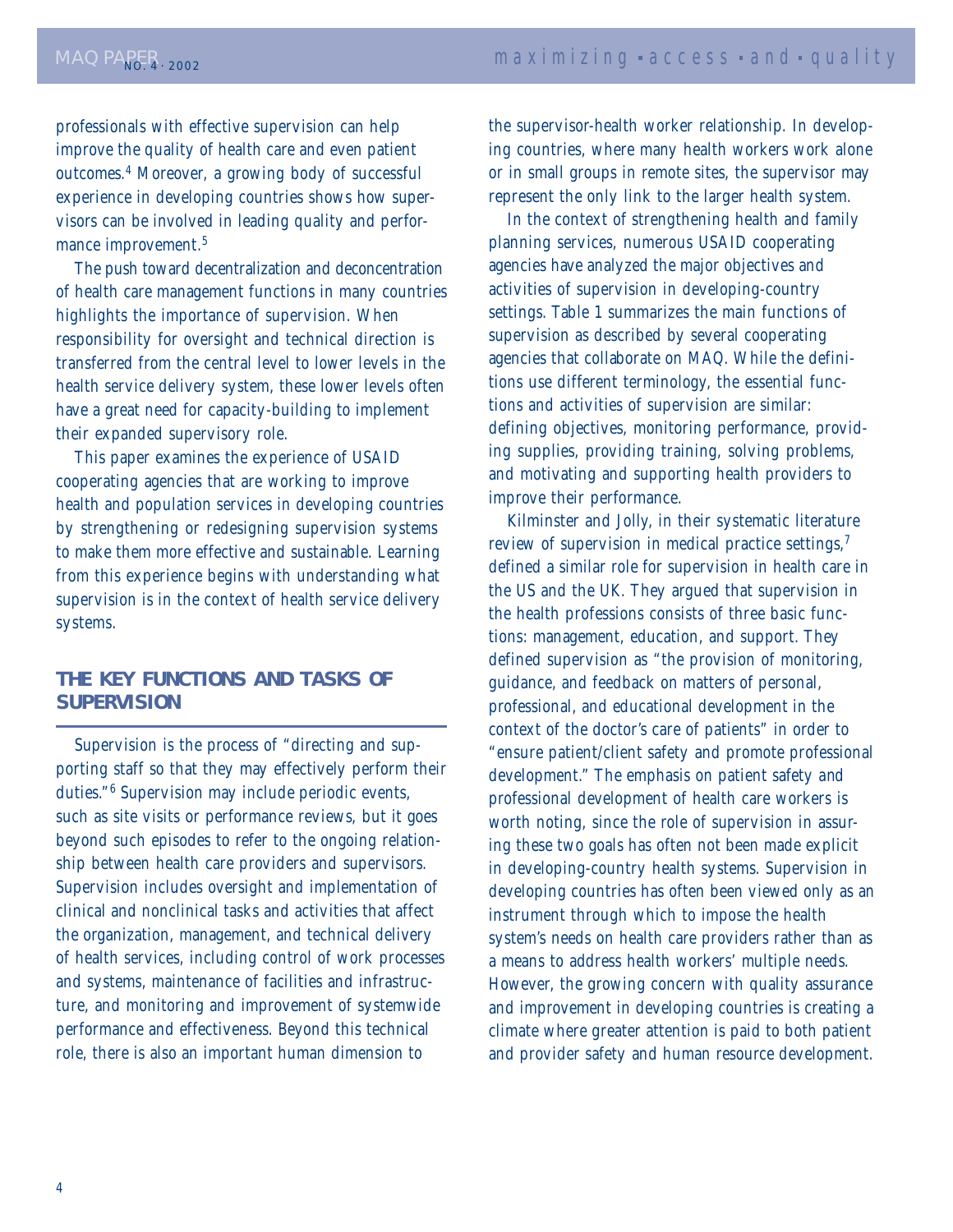| Table 1. The Functions of Supervision                                                                                                                                                                                                                                                                                                                                                                                               |                                                                                                                                                                                                                                                                       |                                                                                                                                                                                                                                                                                                                                                                                                                                                                              |                                                                                                                                                                                                                                                                                                                                                                                                           |                                                                                                                                                                                                                                                                                                                                                                                                                                                     |
|-------------------------------------------------------------------------------------------------------------------------------------------------------------------------------------------------------------------------------------------------------------------------------------------------------------------------------------------------------------------------------------------------------------------------------------|-----------------------------------------------------------------------------------------------------------------------------------------------------------------------------------------------------------------------------------------------------------------------|------------------------------------------------------------------------------------------------------------------------------------------------------------------------------------------------------------------------------------------------------------------------------------------------------------------------------------------------------------------------------------------------------------------------------------------------------------------------------|-----------------------------------------------------------------------------------------------------------------------------------------------------------------------------------------------------------------------------------------------------------------------------------------------------------------------------------------------------------------------------------------------------------|-----------------------------------------------------------------------------------------------------------------------------------------------------------------------------------------------------------------------------------------------------------------------------------------------------------------------------------------------------------------------------------------------------------------------------------------------------|
| Management<br><b>Sciences for</b><br>Health <sup>1</sup><br>Set individual<br>performance<br>objectives (the<br>activities)<br>Monitor and<br>evaluate perfor-<br>mance<br>Manage perfor-<br>mance problems<br>that arise<br>Motivate staff<br>members and<br>provide feedback,<br>solve problems,<br>and provide<br>guidance, assis-<br>tance, and support<br>Provide training<br><b>Assist with</b><br>resources and<br>logistics | EngenderHealth <sup>2</sup><br>Address providers'<br>needs for good<br>management and<br>supervision<br>Address providers'<br>needs for good<br>supplies and site<br>infrastructure<br>Address providers'<br>needs for informa-<br>tion, training, and<br>development | <b>URC/QA Project<sup>3</sup></b><br>Communicate and<br>verify understand-<br>ing of standards<br>Monitor perfor-<br>mance by assess-<br>ing compliance<br>with standards<br>Provide feedback<br>on errors and<br>suggest solutions<br><b>Educate and train</b><br>providers<br>Assist in the<br>identification of<br>problems impeding<br>quality and in the<br>development and<br>enabling of solu-<br>tions<br>Motivate, coach,<br>and empower staff<br>to solve problems | <b>INTRAH/PRIME II</b><br>Project <sup>4</sup><br>Set clear job<br>expectations<br>Review perfor-<br>mance and<br>provide immediate<br>performance<br>feedback<br><b>Ensure staff have</b><br>adequate physical<br>environment and<br>tools<br>Motivate and<br>recognize good<br>performance<br><b>Ensure staff have</b><br>appropriate skills<br>and knowledge<br>Facilitate organiza-<br>tional support | <b>JHPIEGO<sup>5</sup></b><br>Plan and coordinate<br>supervision activi-<br>ties<br>Set performance<br>objectives, manage<br>conflict, deploy<br>staff, develop work<br>teams, improve<br>staff motivation<br>Assess skills,<br>provide guidance<br>and training<br>Interpret, use, and<br>share data<br>Manage supplies<br>and equipment<br>Identify and solve<br>problems<br>Communicate<br>effectively and<br>provide construc-<br>tive feedback |

1. Management Sciences for Health, "Supervising and Supporting Your Staff," *The Family Planning Manager's Handbook* (West Hartford, CT: Kumarian Press, 1991), pp. 115–55.

2. B. Ben Salem and K. J. Beattie, "Facilitative Supervision: A Vital Link in Quality Reproductive Health Service Delivery," AVSC Working Paper no. 10 (New York: EngenderHealth, 1996).

3. W. Stinson, L. Malianga, L. Marquez, and C. Madubuike, "Quality Supervision," *QA Brief* vol. 7, no. 1 (1998): 4–6. Bethesda, MD: Quality Assurance Project. Y. M. Kim, P. Tavrow, L. Malianga, S. Simba, A. Phiri, and P. Gumbo, "The Quality of Supervisor-Provider Interactions in Zimbabwe," *Operations Research Results* vol. 1, no. 5 (Bethesda, MD: Quality Assurance Project, 2002).

4. INTRAH, "Supportive Supervision," *PRIME Page* (Chapel Hill: University of North Carolina at Chapel Hill, 2002).

5. L. Chege and R. Transgrud, "Defining a Performance Improvement Intervention for Kenya Reproductive Health Supervisors: Results of a Performance Analysis" (1999). http://www.reproline.jhu.edu/english/6read/6pi/super/tr\_super1.htm.

### **The Supervision Process**

At whatever level it occurs, the process of supervision may be thought of as consisting of four basic tasks, as shown in Figure 1. These tasks encompass the functions described in Table 1 and are consistent with the wide variety of approaches, tools, and methods used for supervision and quality improvement interventions. To emphasize the ongoing nature of the process, the diagram shows an action loop with no starting or end points. The supervisor facilitates this process by communicating about, assessing, and facilitating the work of others. The supervisor's activities include the following: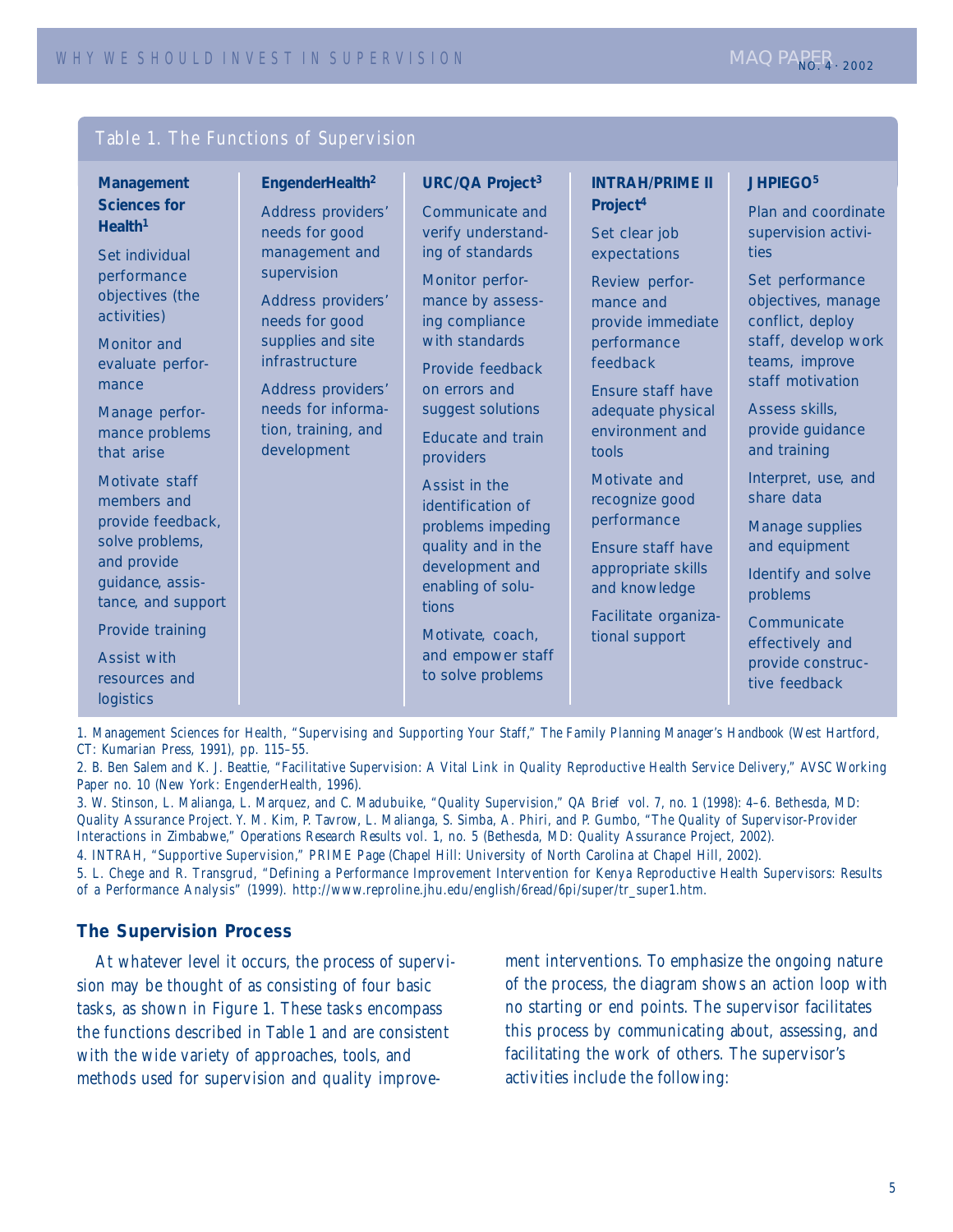



- **Set expectations:** A prerequisite for effective supervision is the existence of clear expectations or standards against which performance and results can be measured. Where these do not exist, the supervisor helps define and implement them.
- **Monitor and assess performance:** Once the standards or guidelines are set, the task of gauging the extent to which they are met becomes an ongoing activity that occurs at all levels of the system: for individual health care providers, within and among facilities, and at the district (regional) and national (central) levels.
- ■ **Identify problems and opportunities:** Where there are gaps between expectations and results, the supervisor facilitates a team process for examining potential causes and possible solutions. By facilitating open communication and teamwork, the supervisor can help spot opportunities to improve the overall quality of care.
- **Take action:** The supervisor helps marshal the resources necessary (human, financial, material, political, institutional) and motivates and supports providers to implement interventions and activities to address performance gaps or opportunities for improvement. The process continues as new activities begin, with the establishment of expectations for results.

This loop describes what supervision is intended to do but does not prescribe how. Differentiating supervision functions from how these tasks are accomplished helps to expand the range of possibilities for improving supervision. In practice, supervisors can use a wide range of methods for carrying out these tasks. For example, a positive development in recent years in many health systems has been replacing the concept of a single, formal supervisor with a broader approach that involves multidisciplinary teams, as well as health workers themselves, in the supervision process. Similarly, political decisions to increase community participation have led to support in many countries for the creation of community health committees, users' committees, or other groups of community members that oversee health care delivery; such groups can also serve as agents of health care provider supervision. Peer review and peer supervision–– engaging health care providers themselves in providing technical support to colleagues––is another promising approach, particularly for its applicability to the private sector.

In many countries, however, the practice of supervision does not effectively perform the four basic tasks shown in Figure 1. To understand how new ways of thinking about supervision can improve its effectiveness and sustainability, the next section reviews typical problems with supervision in health service delivery systems in developing countries and how these problems act as barriers to the effective performance of supervision functions.

### **SUPERVISION IN HEALTH PROGRAMS HAS TRADITIONALLY EMPHASIZED INSPECTION RATHER THAN FACILITATION**

Supervision in family planning and primary health care programs in developing countries has traditionally used an inspection and control approach––that is, controlling workers' adherence to policies and procedures, based on an attitude that workers are naturally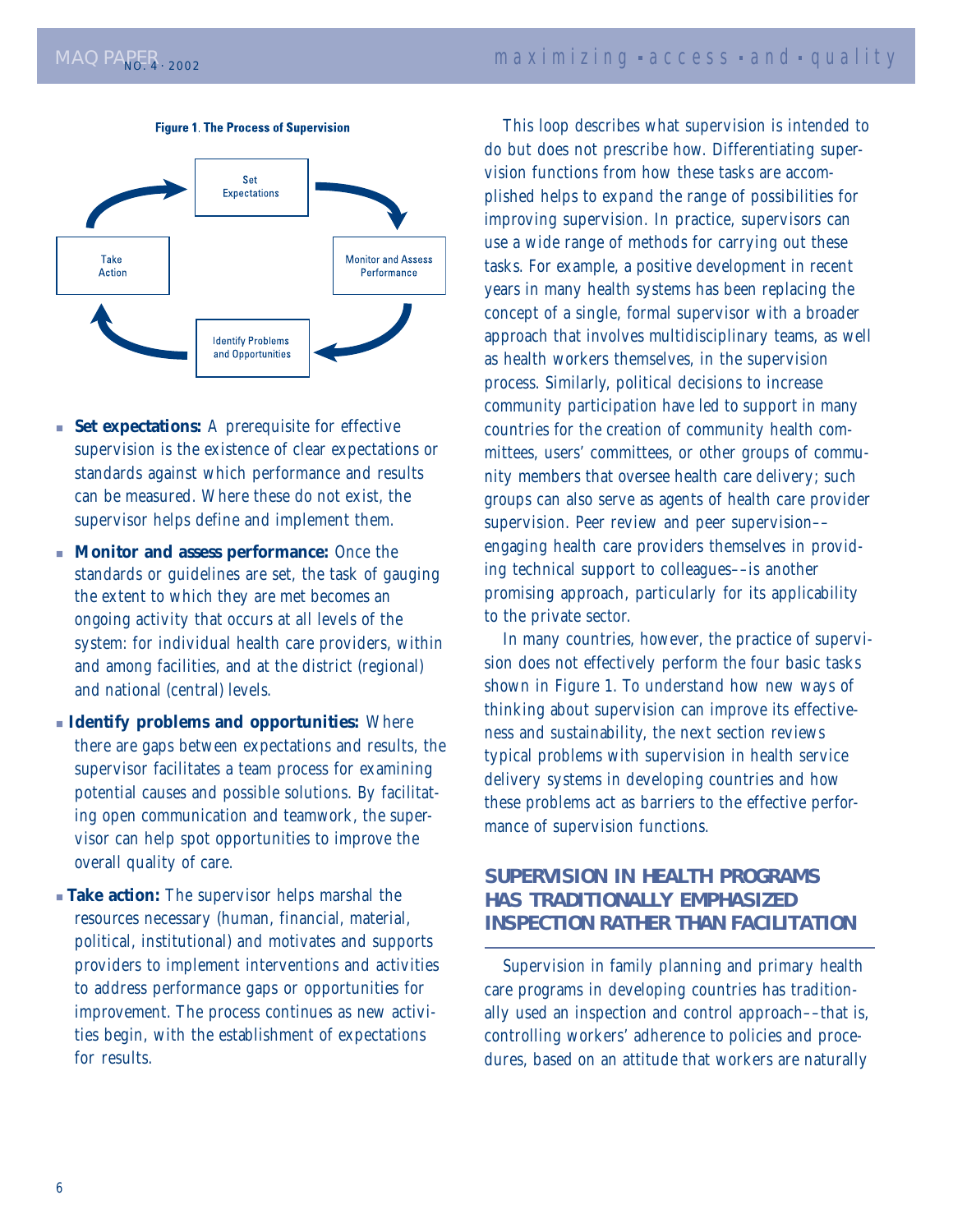unmotivated and require strong external controls to perform adequately. In most health service delivery systems, supervisors tend to focus on administrative issues, such as inspection of facilities (hours of operation, maintenance), use of resources (financial, material, human), supply logistics (quantity, maintenance of equipment, procurement), review of records, and communication of information and directives from higher to lower levels. In a climate of inspection and control, problem-solving is reactive and episodic. Supervisors often blame individuals rather than look for root causes in deficient processes. For this reason, traditional supervision systems have not tended to "empower" staff to engage in problem-solving and to take the initiative to improve service quality and access.

The tendency to focus on inspection arises in part from the lack of technical and managerial skills needed to engage health workers in analyzing problems and finding solutions. Supervisors in developing countries are often expected to deal with every type of problem, but they may lack the skills and knowledge to carry out that ambitious role. Supervisors who are not knowledgeable about the technical tasks that supervisees perform can monitor and support them, but they cannot effectively train them in these tasks.

Lack of skills, especially those related to communication, team-building, and facilitation, which are vital to directing and supporting health workers, is sometimes exacerbated by lack of interest on the part of supervisors in performing key supervisory functions or performing them well. This lack of interest is especially likely to affect individuals who become supervisors as a result of a promotion or political considerations rather than due to genuine interest in or aptitude for the supervisory role. For example, after an intervention to improve supervision in India by defining a clearer role and responsibilities for supervisors and shifting emphasis toward joint problemsolving, some supervisors reported that they did not like the more participatory, supportive style and preferred the status they enjoyed when supervision

was geared toward inspection and control.8 But even when supervisors want to be more effective, change can be difficult and threatening.

Another pervasive problem is the lack of authority of line supervisors to take action, for example, to help solve a problem, reward good performance, or sanction poor performance. Supervisors who have not been given authority to act or make decisions based on performance have limited credibility with supervisees.

Limited approaches to conducting supervision pose another barrier to the effective performance of supervision. In general, supervision at health facilities around the world continues to be carried out primarily through site visits by an external supervisor. The site visit is typically short—a couple of hours during which the supervisor focuses on filling out forms and checklists and reviewing these results (rather cursorily) with the medical officer in charge at the facility. Often such visits are isolated events, not tied to what happened during a previous site visit or to what may happen during the next visit. This type of traditional, "event-oriented" external supervision focuses on only one part of the supervision process.

A related problem is that resources for supervisory activities––for example, transportation resources or human resources for supervision––are frequently unavailable, even when budgeted or mandated by organizational policy. Resource shortages result in infrequent, episodic visits that are narrowly focused on only part of the supervision process.

Finally, lack of planning, failure to define priorities, nonadherence to work plans, diversion of resources from planned allocations, lack of financial stability, and lack of accountability, and the low morale among health workers that often results from these conditions, are all systemic problems plaguing health systems in many developing countries. Such overarching problems in the health sector undermine the effectiveness of supervision at all levels of the system and can make attempts to improve supervision irrelevant.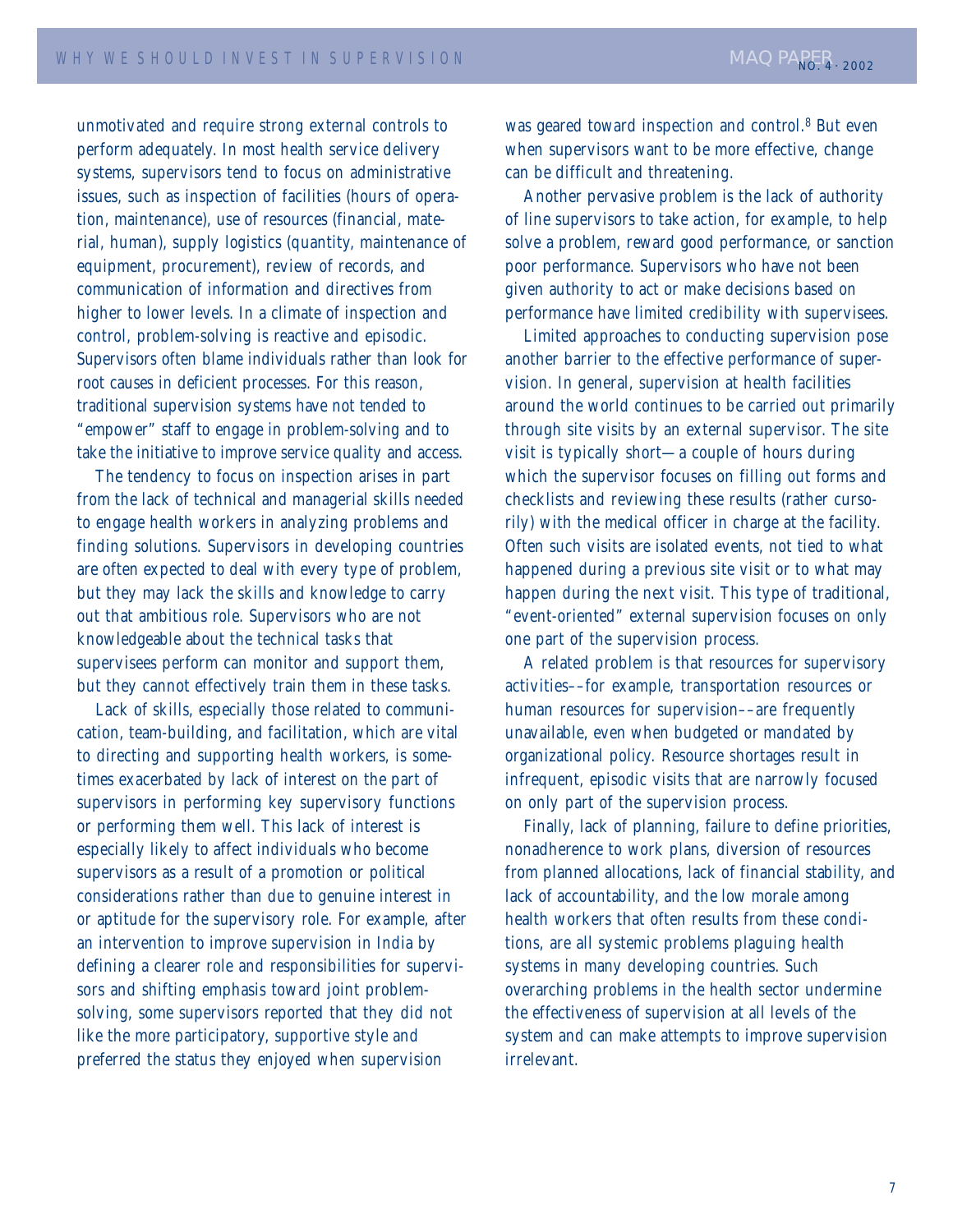### Table 2. Typical Barriers to Effective Supervision in Developing-Country Health Systems

| <b>Problem</b>                                                       | How It Limits the Performance of Basic<br><b>Supervision Tasks</b>                                                              |
|----------------------------------------------------------------------|---------------------------------------------------------------------------------------------------------------------------------|
| Narrow focus of supervision on inspection of<br>certain areas        | Emphasizes monitoring to the detriment of other<br>key supervisory tasks, especially problem-solving<br>and taking action       |
| Punitive approach                                                    | Inhibits problem-solving and demoralizes staff                                                                                  |
| Lack of supervisory skills and knowledge                             | Inhibits supervisors from effectively performing any<br>of the basic supervision tasks and undermines<br>supervisor credibility |
| Lack of supervisor authority to reward or sanction<br>performance    | Deters supervisors and staff alike from taking<br>action, because no consequences (positive or<br>negative) result              |
| Infrequent or irregular supervision due to lack of<br>resources      | Undermines continuity and limits supervision to only<br>certain tasks, such as facility assessment                              |
| Lack of direction and accountability in the overall<br>health system | Undermines the performance of all supervision<br>tasks and demoralizes staff and supervisors alike                              |

These issues are summarized in Table 2. The next section summarizes lessons from efforts to try to improve supervision through training and other interventions.

### **IMPROVING SUPERVISION REQUIRES CHANGING THE CONTENT** *AND* **THE OBJECTIVES AND NATURE OF SUPERVISION**

There have been many projects and operations research studies conducted during the past two decades to improve the supervision of primary health care and family planning workers in developing countries. The most frequent attempts to improve supervision have involved increasing the frequency and duration of supervisory visits, changing the activities undertaken during supervision encounters, using multidisciplinary teams to conduct supervision, introducing tools for conducting supervision visits (for example, guidelines and checklists), and providing

additional training for supervisors. The effectiveness of such interventions has typically been evaluated in terms of increases in the number of activities or services performed by health workers. It has rarely been linked to health outcomes or improvements in services. An exception is the work of the Family Planning Management Development II (FPMD II) Project with Asociación Hondureña de Planificación de Familia (ASHONPLAFA) in Honduras, where the effects of a series of interventions to improve supervision (including the development of supervision policies, training of supervisors, and use of data to prioritize sites needing a supervisory visit) were measured in terms of changes in access to and quality and sustainability of the services provided. The lack of evidence of the effectiveness of interventions to improve supervision stems largely from the considerable methodological difficulties of demonstrating associations between supervision improvements and health outcomes, independent of other interventions or health system changes.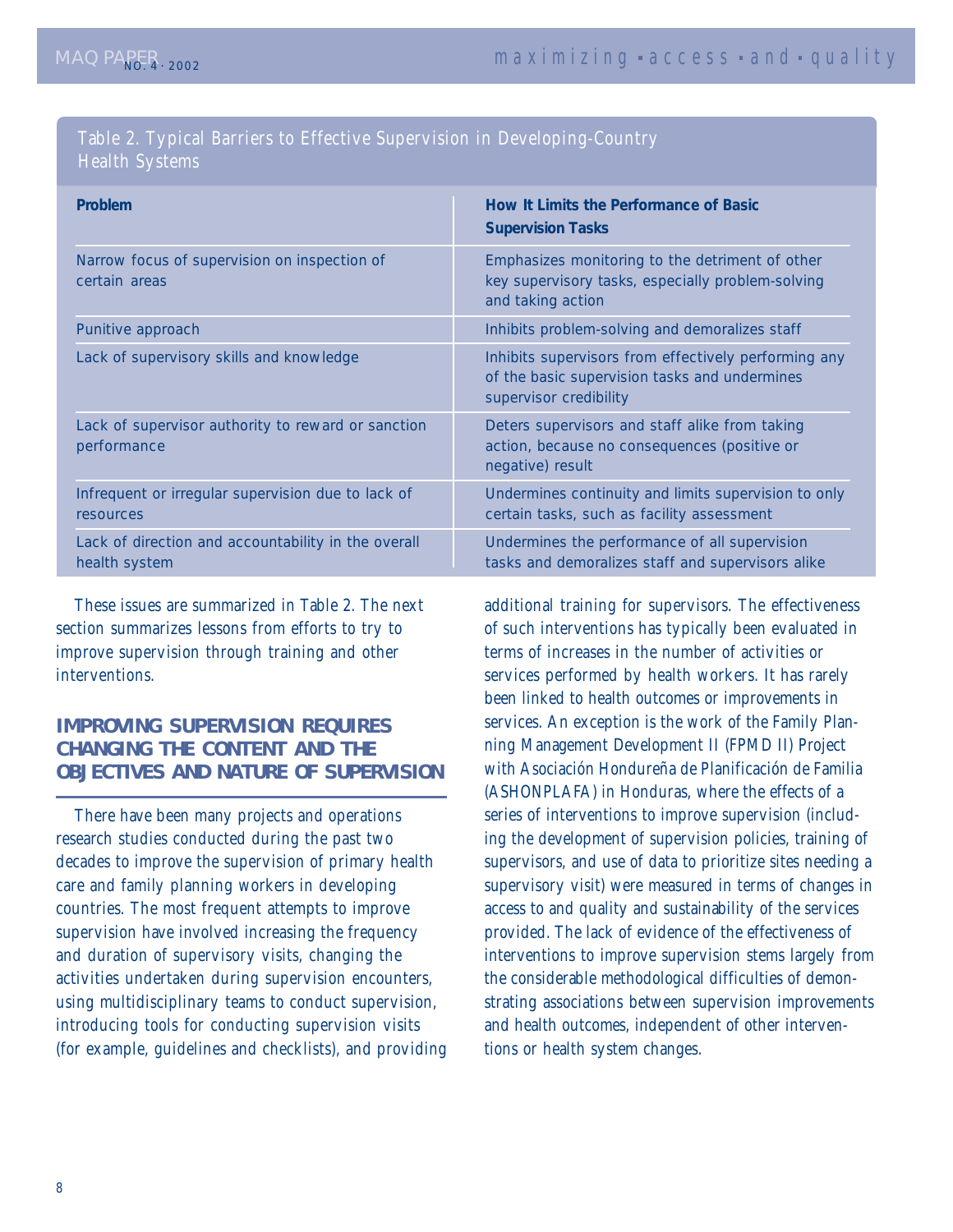**Providing tools and guidelines to structure the supervisory encounter.** The introduction of checklists to guide supervisory visits has gained popularity in many developing-country health programs through donor-supported projects, particularly because such instruments lend themselves to focusing the supervision encounter on the services or activities of greatest interest to funding agencies. For example, operations research studies funded by the Primary Health Care Operations Research (PRICOR) Project in the 1980s found that providing guidelines, protocols, and checklists to supervisors could increase the level of activity of health workers in priority health services, at least in the short term.<sup>9</sup> These studies also noted that when checklists attempted to be exhaustive, they typically became quite lengthy and actually hindered supervision by causing fatigue and mechanical use. Anecdotally, many of the MAQ cooperating agencies that completed questionnaires for this paper reported introducing supervision guidelines, manuals, and/or schedules to systematize supervision and make it more effective. Most such supervisory tools have been introduced without rigorous evaluation of their effectiveness on health worker performance. An exception is the prospective, controlled field trial by Loevinsohn et al.<sup>10</sup> in the Philippines to test the effectiveness of supervisory visits based on an integrated checklist design to facilitate follow-up. They found that health worker performance, as measured by average combined scores on the 20 indicators measured by the checklist, improved by 44% (from 43% to 62%) in the experimental group but by only 18% (45% to 53%) in the control group ( $p < .05$ ). The Ministry of Health of Uganda recently implemented national supervision guidelines, including checklists, for all levels of the system. These guidelines were developed using quality assurance principles to redesign the national supervision system; an evaluation of the impact of the guidelines on health worker performance is underway.

**Increasing the frequency and/or duration of supervisory visits.** Although the goal of many efforts to improve supervision is to increase the frequency of supervisory visits, there is little empirical basis for arguing for a particular minimum frequency. In the study cited above, Loevinsohn et al. also found a correlation between frequency of supervisory visits (ranging from monthly to every six months) and improvements in scores in their experimental group but not in the control group, suggesting that increasing the frequency of supervision helps only if the activities that occur during supervision are productive and directly related to improving health worker performance. Foreit and Foreit found in a controlled field trial conducted in a community-based contraceptive distribution program in Brazil that reducing the frequency of supervision visits from monthly to quarterly reduced costs considerably without negatively affecting program performance (as measured by new acceptors, revisits, and distributor turnover).<sup>11</sup> The authors speculated that a possible explanation for this finding was that most supervisory visits were concerned with collecting service data and contributed little to actual program performance; thus, reducing frequency did not matter.

**Training supervisors.** Performance analyses of supervision often find that health professionals charged with supervision responsibilities lack the knowledge and skills needed to perform these responsibilities effectively.12 When surveyed, supervisors in developing-country health systems frequently comment on their need for more training, and training is probably the most common intervention used in an attempt to improve supervision practices. Areas in which supervisors need training that were cited in the survey of MAQ cooperating agencies included problem identification, problem-solving, time management, communication, monitoring, coaching, and technical/ clinical updates. Like the use of checklists, training programs for supervisors are rarely subjected to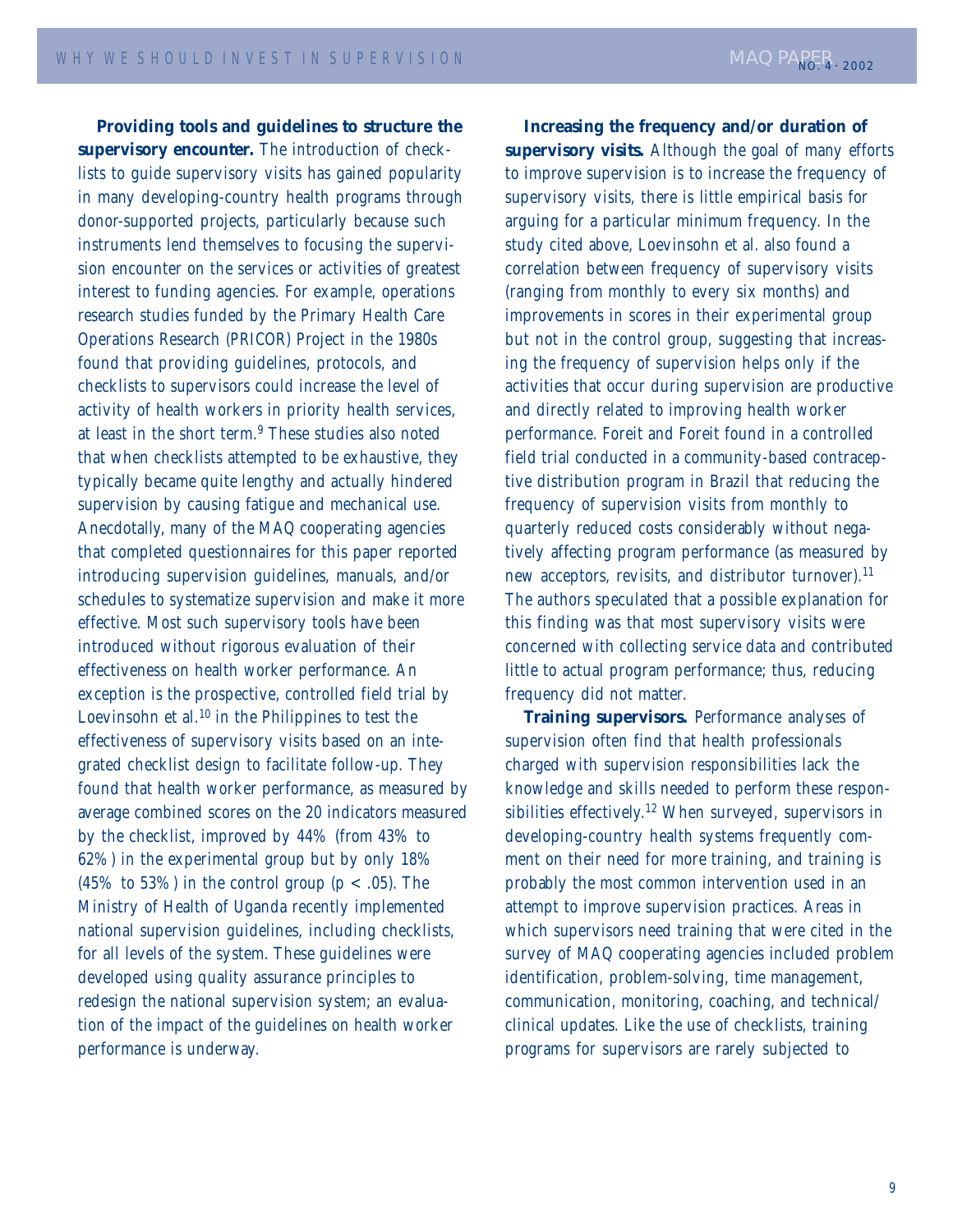rigorous evaluation. Moreover, it is well accepted in the field of human performance technology that training alone will not produce sustained behavior change.13 In her review of supervision in family planning programs, Simmons noted that one-time training should not be expected to change supervisors' behaviors and that many of the skills needs for effective supervision are best learned on the job or through coaching and mentoring.<sup>14</sup>

**Changing the focus of supervision.** Another major trend in efforts to improve supervision has been to shift the focus of supervision encounters away from simply inspecting facilities and gathering service statistics to concentrate on the performance of clinical tasks and resolution of problems experienced by the health worker, as well as to increase feedback from supervisors. Such efforts have often been accompanied by the introduction of checklists and guidelines to reorient the supervisory encounter. Survey responses from MAQ cooperating agencies for this paper about practices in field projects consistently highlight efforts to refocus supervision toward activities such as assessing compliance with quality standards, transferring knowledge and skills, providing clear feedback to supervisees, identifying problems, and developing action plans. Anecdotal evidence suggests that focusing on the clinical performance of providers during supervision does increase adherence to standards, at least in the short term. However, there are few evaluations of the impact of such changes independent of other interventions to improve program effectiveness.

### **Sustaining Improved Supervision Practices**

Most efforts to improve supervision have been pilot tests to demonstrate the efficacy of a particular approach and have ignored the issue of the long-term affordability of interventions that may have been

demonstrated to be feasible and effective. In only a small number of studies were costs clearly measured or even estimated. In the Philippines, Loevinsohn et al.15 reported that training supervisors to use a systematic checklist to guide supervisory encounters cost only US\$19.92 per health facility and only \$1.85 per health facility per year in recurrent costs for forms. Vernon et al.<sup>16</sup> found that the costs of supervision could be reduced with better effects on health worker performance (measured in terms of rates of contraceptive distribution) by replacing one of two annual supervision visits with either group meetings of all district service providers with the supervisor (costing \$97 per year per supervised facility) or facilitated problem-solving following self-assessment by the supervised health workers (costing \$114 per supervised facility). Traditional supervision (two annual visits without specific orientation to problemsolving) cost \$118 per supervised facility. This limited evidence suggests that supervision can be improved within the resource constraints of many developingcountry health systems. More work is needed to document the costs and results of supervisory mechanisms such as peer review and self-assessment and the costs of internal and external supervision.

Beyond the financial sustainability of improved supervision practices, there is even less evidence about how to successfully institutionalize these practices in developing-country health care organizations. As noted above, most of the successful experiences with improving aspects of supervision have been pilot efforts that have yet to be implemented on a sustained basis on a national scale. The many reasons for lack of sustainable improvements to supervision include funding shortfalls, inadequate training, and staff turnover. Pressure from donors or politicians to demonstrate short-term results has also exacerbated the problem by encouraging resource-intensive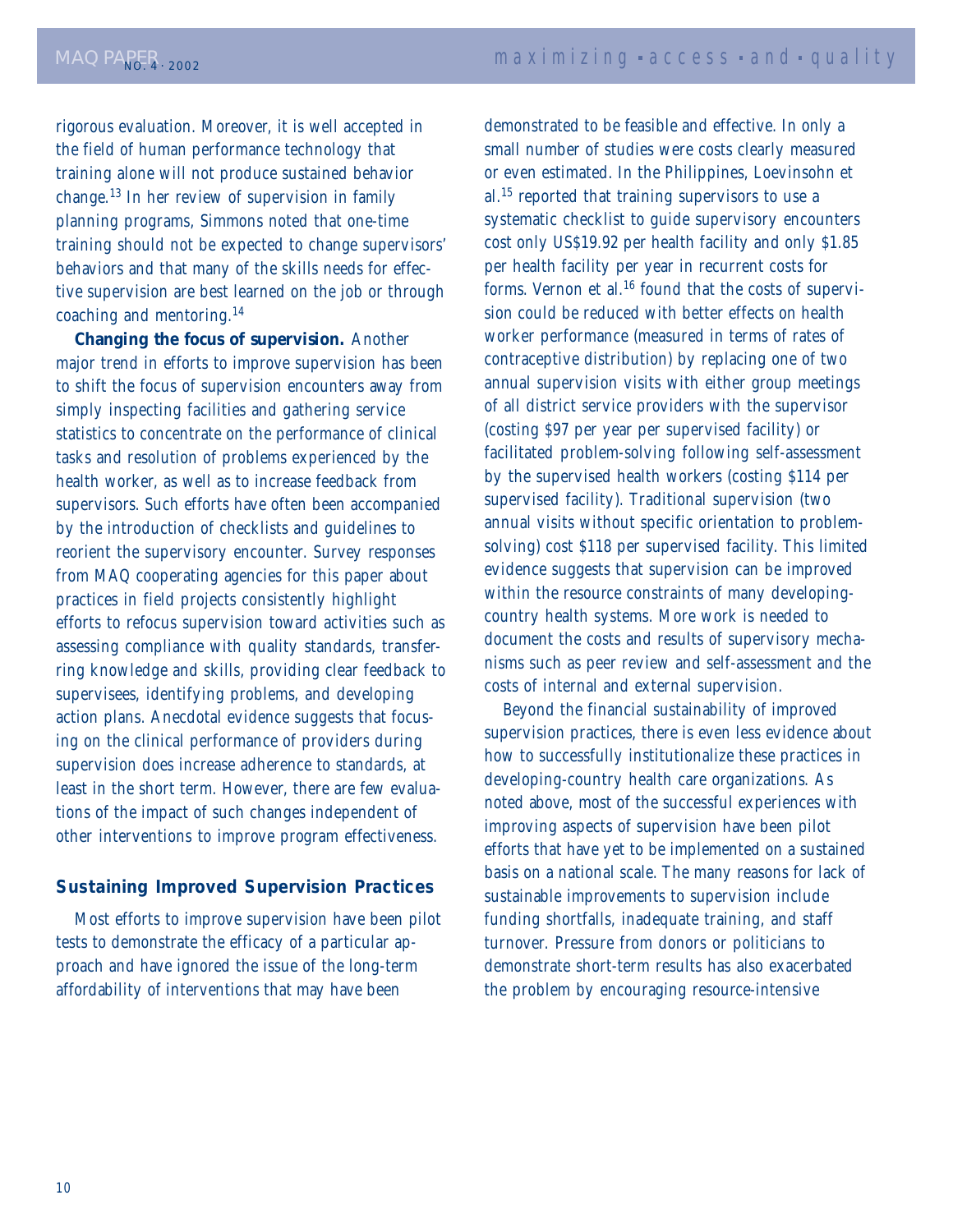interventions or the creation of parallel systems that cannot be supported without outside assistance. In general, however, the failure to translate short-term successes into lasting changes reveals a failure to make systemic reforms to the management and delivery of health care to support the gains in performance and quality of care that result from more effective supervision. A key lesson from successful quality and performance improvement interventions is that for change to be sustained and institutionalized, there must be an internal enabling environment conducive to initiating, expanding, and sustaining the change. This enabling environment includes policies, leadership, organizational values, and adequate resources to support improved practices.17 Short-term improvements in supervision thus cannot be sustained or successfully scaled up unless organizations strengthen their overall human resource management systems.

### **Making Supervision More Effective**

Supervision, like the delivery of family planning and primary health care services, has evolved in response to the growing emphasis on quality, process, and system issues. Evidence from the past two decades points to the need to change not only the frequency, duration, and structure of supervisory encounters, but also the nature and objectives of supervision, to make it more supportive and facilitative.<sup>18</sup>

Concern about these issues has led to more emphasis on data collection and analysis, problem-solving, and teamwork in supervision, and to growing interest in the facilitative possibilities of supervision and in supervision as a solution to the problem of the gradual decline of health workers' technical skills after training. This evolution has also been supported by the development of clearer standards of care in both vertical and integrated programs.<sup>19</sup>

This thinking is supported by the literature on quality management, which emphasizes the importance of teamwork and of the listening, teaching, and facilitative roles of effective leaders.<sup>20</sup> It is also supported by a recent comprehensive review of the literature on effective supervision in postgraduate medical education clinical practice in the UK and the US, which found that the single most important factor associated with better supervisory or performance outcomes was the quality of the supervisory relationship. Effective supervisors were those who have "empathy, offer support, flexibility, instruction, knowledge, interest in supervision, [and] good tracking of supervisees, and are interpretative, respectful, focused and practical."21 Other factors that these authors cited as contributing to the effectiveness of supervision were clear feedback about strengths and weaknesses and recognition of the need for health workers to have some control over and input into the supervisory process.

In a study of the influence of managers' behavior on nurses' job satisfaction, McNeese-Smith<sup>22</sup> identified several factors that affected nurses' job satisfaction and, indirectly, performance. Positive behaviors by supervisors included giving recognition, exhibiting leadership skills, being supportive of the team, facilitating nurses doing their job, setting standards, and creating open communication. Behaviors that negatively affected nurses were not providing recognition, lack of follow-up on agreements, criticizing in a crisis, and not communicating effectively.

Based on research and field experience about what has and has not been effective in supervision, the next section of this paper describes how new ways of thinking about supervision can lead to better health worker performance and, ultimately, improved health outcomes.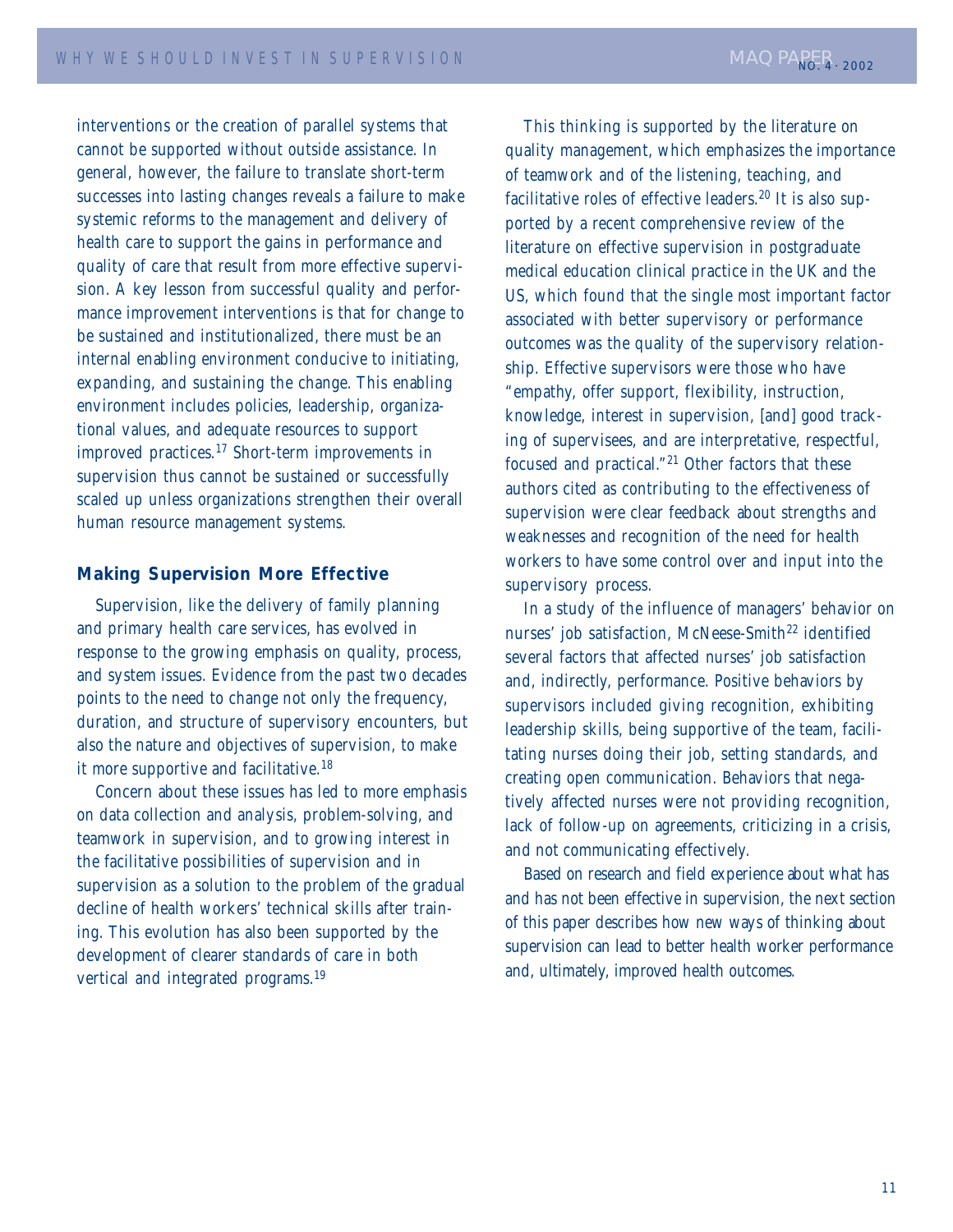### **MAKING SUPERVISION SUPPORTIVE CAN LEAD TO BETTER OUTCOMES**

Research studies and program evaluations recommend facilitating on-the-job learning, quality improvement, and problem-solving to make supervision more conducive to improvement in health workers' performance. These recommendations have coalesced, allowing discussion of a new approach to supervision, which the MAQ Subcommittee on Management and Supervision calls "supportive supervision." This section describes what supportive supervision is and how it is implemented. The next section summarizes evidence from field programs about the effectiveness of supportive supervision.

### **What Is Supportive Supervision?**

Supportive supervision is a process that promotes quality at all levels of the health system by strengthening relationships within the system, focusing on the identification and resolution of problems, and helping to optimize the allocation of resources. Supportive supervision promotes continuous improvements in the quality of care by providing the necessary leadership and support for quality improvement processes and by promoting high standards, teamwork, and better twoway communication.

Supportive supervision is facilitative, fostering relationships that help improve individuals' skills and performance. Supervisors are intermediaries who implement institutional goals, solve problems at lower levels, and serve as a link to higher levels of authority to resolve lingering problems.<sup>23</sup> The supportive supervisor brings people and resources together to pursue clear objectives, assess results, and identify and solve problems, and develops relationships based on trust and responsiveness.

Supportive supervision focuses on the results of processes as well as individual performance. It encourages open communication and building team approaches that facilitate problem-solving. It focuses on

monitoring performance against expectations and using data for decision-making. Measuring performance also allows supervisors to be held accountable for results and helps foster continuous improvements in quality at all levels of the health system

In this paper, supportive supervision is synonymous with "facilitative supervision." EngenderHealth (formerly AVSC) has defined facilitative supervision as "an approach to supervision that emphasizes mentoring, joint problem-solving, and two-way communication between the supervisor and those being supervised."<sup>24</sup> Although EngenderHealth defines facilitative supervision in the context of a broader quality improvement approach that includes the use of its client-oriented, provider-efficient (COPE) technique, the principles and methods of supportive supervision are the same. Supportive supervision also embraces the concepts articulated in Management Sciences for Health's work on *team supervision*, in which joint problem-solving is the focus of the supervisory interaction, and supervisors act as on-thejob teachers who support their staff rather than as inspectors.25

Another key aspect of supportive supervision is an explicit concern for meeting the needs of clients, both external and internal (staff members). Experience with using COPE for supportive supervision shows that emphasizing the needs of the client helps focus the entire facility on solving problems as they arise. This focus, in turn, improves staff performance and the quality of care.<sup>26</sup> Supportive supervision also addresses the human needs and aspirations of health workers themselves, recognizing that they need clear expectations, feedback, skills, and materials to effectively perform their jobs, and a safe working environment, recognition, and opportunities for professional development and advancement.

Supportive supervision makes continuous improvements in the quality of care possible by providing the necessary leadership and support for quality improvement processes, in the form of high standards, team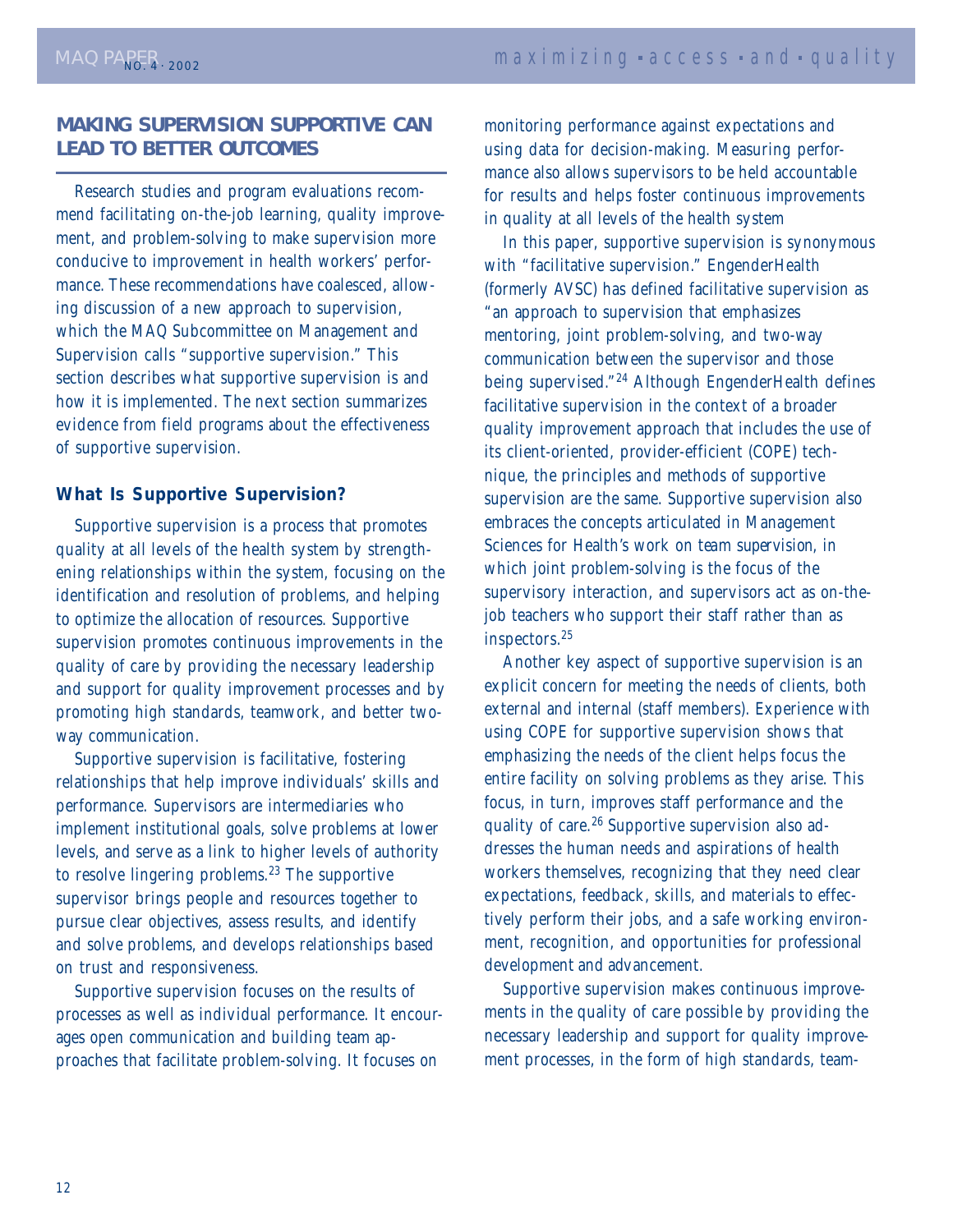work, and good communication. Indeed, many of the characteristics of supportive supervision parallel the emphasis of the quality movement, including a focus on the customer, team approaches, problem-solving, and strengthened systems and processes.<sup>27</sup>

Finally, a key concept in supportive supervision is that it is implemented by multiple parties, including officially designated supervisors, informal supervisors, peers, and health care providers themselves. Whereas traditional supervision locates supervisory activity entirely in the person of the official supervisor, supportive supervision recognizes that supervisory activities to identify and solve problems, meet client needs, and motivate and support health providers in doing their jobs may be carried out by many actors, including health workers themselves.

Expanding the notion of who supervises has direct implications for where and when supervision occurs. While in traditional supervision approaches, supervision most often takes place only when an external supervisor shows up at a facility, supportive supervision occurs continuously, as ongoing performance monitoring and quality improvement become a routine part of health workers' jobs. Supportive supervision takes place on the job, both formally and informally, in one-on-one meetings, in peer discussions, in meetings outside the work site, and when health workers review their own performance against standards.

In sum, there are several key characteristics of supportive supervision:

- The focus of supervision is on problem-solving to assure quality and meet client needs.
- The entire team (including the external supervisor) is responsible for quality, so attention shifts from individuals to teams and processes.
- Health providers are empowered to monitor and improve their own performance.
- The external supervisor acts as facilitator, trainer, and coach.
- Health workers participate in supervising themselves and each other.
- Decision-making is participatory.

The hypothesis is that if providers are empowered and motivated to provide high-quality services and their needs satisfied, and if clients' needs are satisfied, then client satisfaction and outcomes will be enhanced. Box 1 summarizes these expected outcomes of supportive supervision.

### Box 1. Expected Results of Implementing Supportive Supervision

Service delivery sites provide access to quality services that clients want or need.

Service providers and institutions continuously seek ways to improve the quality of their services.

Service providers and institutions are responsive to client needs.

Service providers and supervisors are continuously improving their own performance, have opportunities for increased job satisfaction, and see their work as part of a larger picture.

Supervisors provide encouragement and support to providers in continuously improving the quality of services.

Supervisors are able to help sites translate institutional goals into services that clients want and need.

Supervisors are able to provide management with information about the quality of services being provided and help identify constraints to improving that quality.

There is a reduction in the costs of poor quality.

**Source:** B. Ben Salem and K. J. Beattie, "Facilitative Supervision: A Vital Link in Quality Reproductive Health Service Delivery," AVSC Working Paper no. 10 (New York: EngenderHealth, 1996).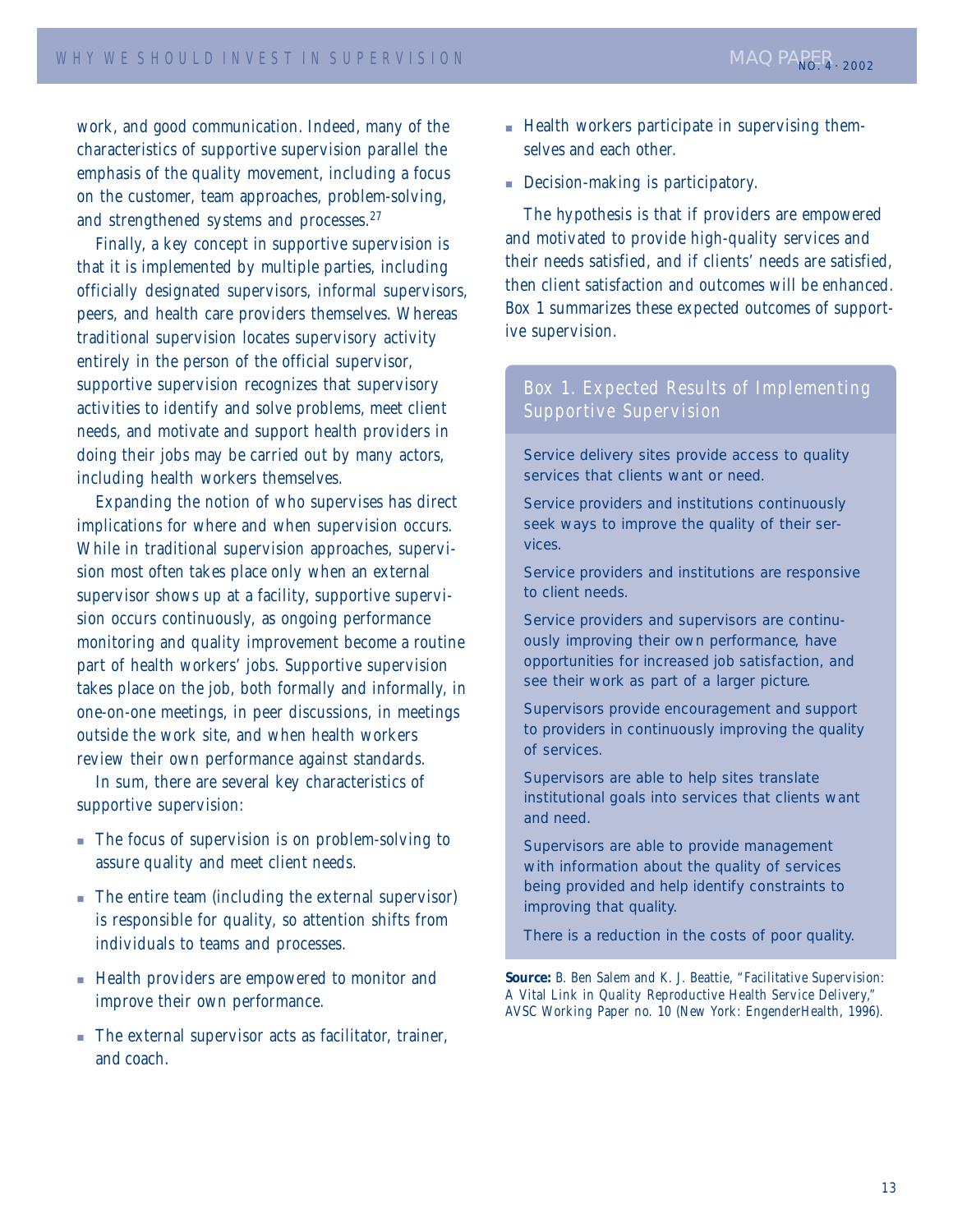### **Implementing Supportive Supervision: Rethinking Who, How, and When**

Implementing and institutionalizing supportive supervision present an enormous challenge for health systems, especially those dominated by longstanding hierarchies as reflected in traditional, inspection-andcontrol supervision.28 Introducing a new approach to supervision represent fundamental organizational change. Implementing supportive supervision requires rethinking who does supervision, and how and when it occurs, and it represents a major change from traditional approaches to supervision (see Table 3). Yet, as will be discussed in the next section, it can be done.

Operationalizing this concept of expanding the locus of supervision to include peers and health workers themselves can be understood by viewing supportive supervision as happening at three levels: external supervision (from outside the health facility), internal supervision (from within the health facility), and self- and peer supervision (by health workers, of

themselves and each other). As depicted in Figure 2, these three mechanisms of supervision are simultaneous, complementary, and overlapping.

- **External supervision** is the process used to oversee the operations and performance of individuals and facilities within a larger system, such as a district, regional, or national health system. External supervisors make site visits; set and implement clear program goals and standards; jointly define performance expectations with supervisees; monitor performance against those expectations; allocate resources within the system; facilitate supervision at lower levels of the system; and follow up to solve problems that require intervention from higher levels of the health system.
- **Internal supervision** is the process in a particular facility or department to oversee the performance of individuals and the quality of service delivery. Internal supervisors set and monitor standards;

|                                                    | <b>Traditional Supervision</b>                                                                                                                                                                                    | <b>Supportive Supervision</b>                                                                                                                                                                                                                                                                                                                                                        |
|----------------------------------------------------|-------------------------------------------------------------------------------------------------------------------------------------------------------------------------------------------------------------------|--------------------------------------------------------------------------------------------------------------------------------------------------------------------------------------------------------------------------------------------------------------------------------------------------------------------------------------------------------------------------------------|
| Who performs<br>supervision                        | External supervisors designated by<br>the service delivery organization                                                                                                                                           | External supervisors designated by the service<br>delivery organization, staff from other facilities,<br>colleagues from the same facility (internal<br>supervision), community health committees,<br>staff themselves through self-assessment                                                                                                                                       |
| When supervi-<br>sion happens                      | During periodic visits by external<br>supervisors                                                                                                                                                                 | Continuously: during routine work, team meet-<br>ings, and visits by external supervisors                                                                                                                                                                                                                                                                                            |
| What happens<br>during supervi-<br>sion encounters | Inspection of facility, review of<br>records and supplies, supervisor<br>makes most of the decisions,<br>reactive problem-solving by super-<br>visor, little feedback or discussion<br>of supervisor observations | Observation of performance and comparison to<br>standards, provision of corrective and support-<br>ive feedback on performance, discussion with<br>clients, provision of technical updates or guide-<br>lines, on-site training, use of data and client<br>input to identify opportunities for improvement,<br>joint problem-solving, follow-up on previously<br>identified problems |
| What happens<br>after supervi-<br>sion encounters  | No or irregular follow-up                                                                                                                                                                                         | Actions and decisions recorded, ongoing moni-<br>toring of weak areas and improvements, follow-<br>up on prior visits and problems                                                                                                                                                                                                                                                   |

### Table 3. Comparison of Traditional and Supportive Supervision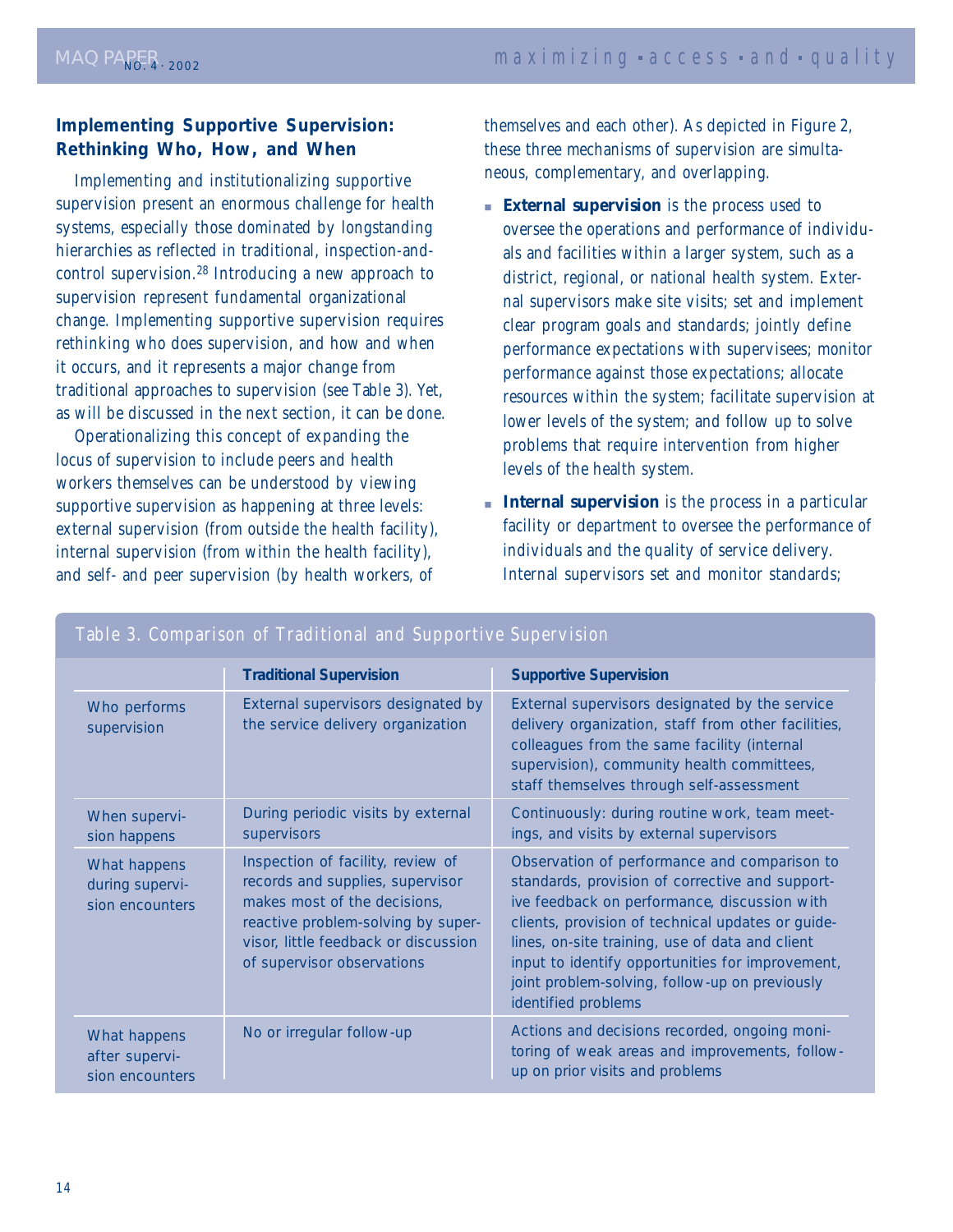support and motivate providers with materials, training, and recognition; build teams and promote team-based approaches to problem-solving; foster trust and open communication; and collect and use data for decision-making.

■ **Self- and/or peer supervision** is the process by which individuals monitor and improve their own skills and performance or that of their colleagues. The process encompasses setting clear performance expectations (including professional standards); assessing skills and measuring performance; eliciting customer feedback; and monitoring health outcomes, among others.



**Figure 2. The Mechanisms of Supportive Supervision** 

Together, these three mechanisms of supervision help guarantee that the overall supervisory process provides adequate support and succeeds in accomplishing the core tasks of supervision: set expectations, monitor and assess performance, identify problems and opportunities, and take action. The shaded area of Figure 2 represents the full performance of the basic tasks of supervision through the contributions of each mechanism of supportive supervision.

The MAQ Subcommittee on Management and Supervision sees the interplay among these three mechanisms of supervisory activity as dynamic and fluid, with the relative importance and effectiveness of the three types of activities changing over time. The

ability of the system to self-adjust to address supervisory weaknesses or build on strengths is a strength of supportive supervision.

Ideally, a supportive supervision system involves all three; but in practice, many programs that attempt to implement supportive supervision may find that one supervision mechanism is initially emphasized over the other two. In the long term, the greatest impact is expected when all three types of supervision take place. Nevertheless, supervision can still be supportive even if all three types of supervision do not occur or occur to different degrees.

For example, when self- and/or peer supervision is highly effective, internal and external supervisors have more time to focus on improving other aspects of the overall quality of care. Conversely, if there are gaps in self/peer supervision, then internal and/or external supervisors will need to devote more time and resources to monitoring the performance of individuals.

The relationship between internal and external supervision is similar: where internal supervision is strong and effective, external supervisors can focus on other activities to improve the overall quality of the system (such as sharing effective approaches among facilities and addressing systemwide needs). But where internal supervision is deficient, the external supervision process must be refocused to address problems and fill gaps.

At present, there is more emphasis and dependence on external supervision in most developing-country health care systems. But external supervision is generally the most resource-intensive and logistically difficult mechanism. External supervisors generally occupy higher positions in the organizational hierarchy; they tend to have more skills and experience and usually receive higher compensation. Furthermore, external supervision is resource intensive: it usually requires travel and involves numerous people at a site.

In contrast, internal and self/peer supervision are generally done on site, with no travel, which means that staff members spend less time away from the job. Fewer people are generally involved in these processes, decreas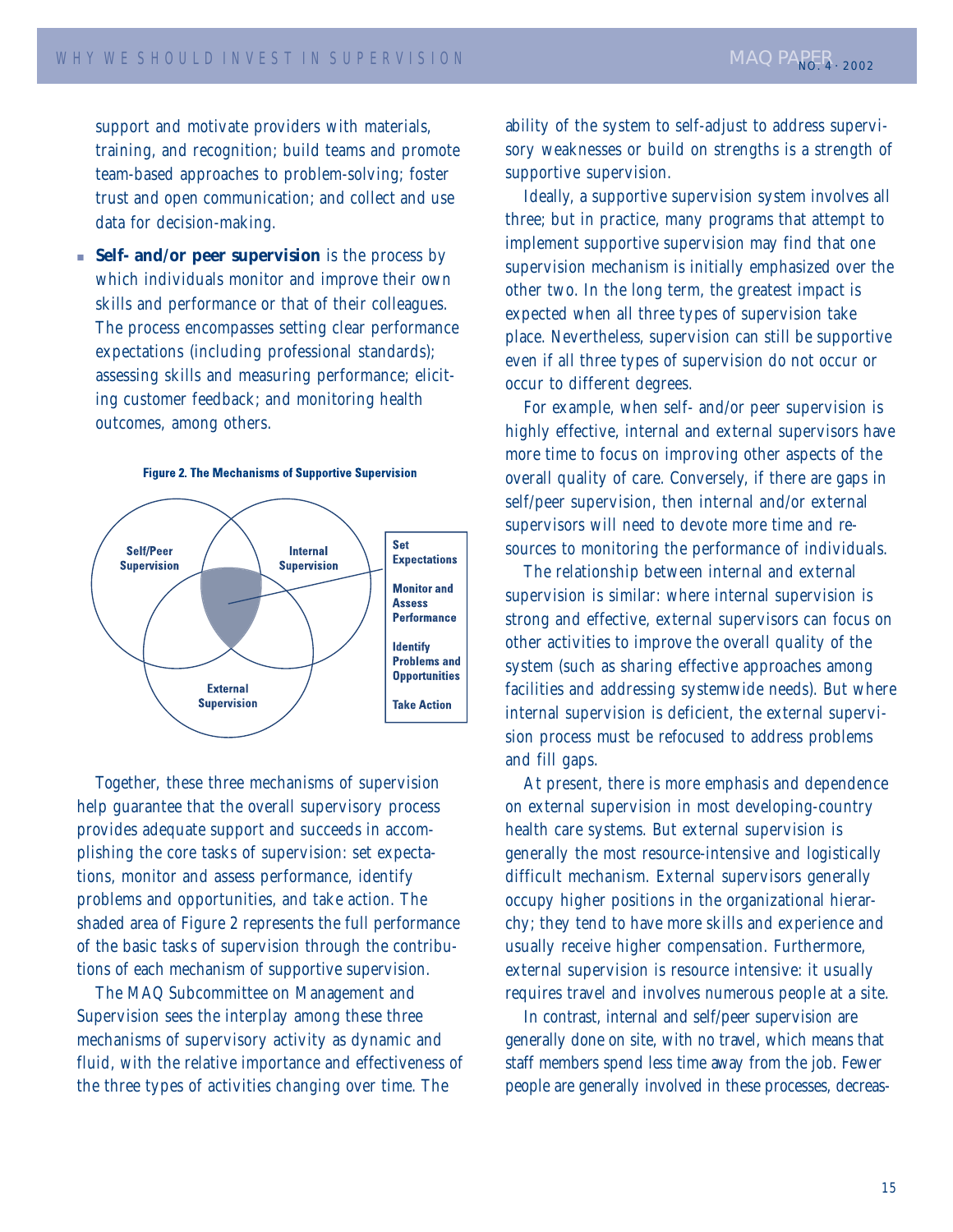ing the human resource costs associated with them.

While introducing supportive supervision requires resources initially to develop staff capacity to implement it, in the long term, organizations may end up spending less on supervision once external supervisors engage in more facilitative, team-based activities and health providers regularly perform self- and peer supervision.<sup>29</sup>

### **EVIDENCE POINTS TO THE FEASIBILITY AND EFFECTIVENESS OF SUPPORTIVE SUPERVISION**

### **Evidence from Field Experiences in Implementing Supportive Supervision**

Responses to the survey of MAQ cooperating agencies commissioned by the Subcommittee on

### The Supervisor's View of Supportive **Supervision**

*"My role has changed. I have more autonomy than before and that has given me more confidence to support the clinics rather than to check up on them. I used to only go to the clinics to find faults, but now I go to support them. My job is to make sure that the clinics have enough supplies, to help them maintain equipment, to troubleshoot, to help with record keeping, and to train staff on the job where I can. I feel that they like me more in my new role and that makes my job more rewarding."*

> —Njagi Muchiri, FPAJ Area Manager for Nairobi, Kenya, cited in J. Bradley, "Using COPE to Improve Quality of Care: The Experience of the National Family Planning Association of Kenya"

Management and Supervision revealed that while many CA-supported projects are attempting to implement aspects of supportive supervision, there are few welldeveloped, ongoing examples of supportive supervision. Most of these experiences have been described in project reports but not rigorously evaluated, have been implemented only experimentally, or offer only partial evidence to substantiate the effectiveness of supportive supervision. Nonetheless, these experiences taken together, in different regions and in health systems at different levels of development, demonstrate the feasibility of supportive supervision and suggest that it offers a potentially powerful alternative to traditional supervision.

Table 4 provides a summary of how supportive supervision has been implemented in some of the "best evidence" programs and with what results. These six programs include four receiving technical support from EngenderHealth (in Bangladesh, Kenya, Nepal, and Tanzania); one supported by JHPIEGO, Management Sciences for Health, and the Center for Communication Programs (Brazil); and one supported by Management Sciences for Health (Honduras). Four are implemented by private-sector family planning organizations and two by government health agencies (national and state). All six experiences incorporate supportive supervision as part of a larger quality-focused approach: four as part of quality improvement including COPE and two as part of performance improvement.

Of the six experiences described, one (Brazil) is a demonstration project whose results are only now being scaled up. The Honduras, Kenya, and Nepal cases demonstrate the application of supportive supervision throughout an organization, although within NGOs providing a narrow set of services. The Nepal and Tanzania experiences are an interesting combination of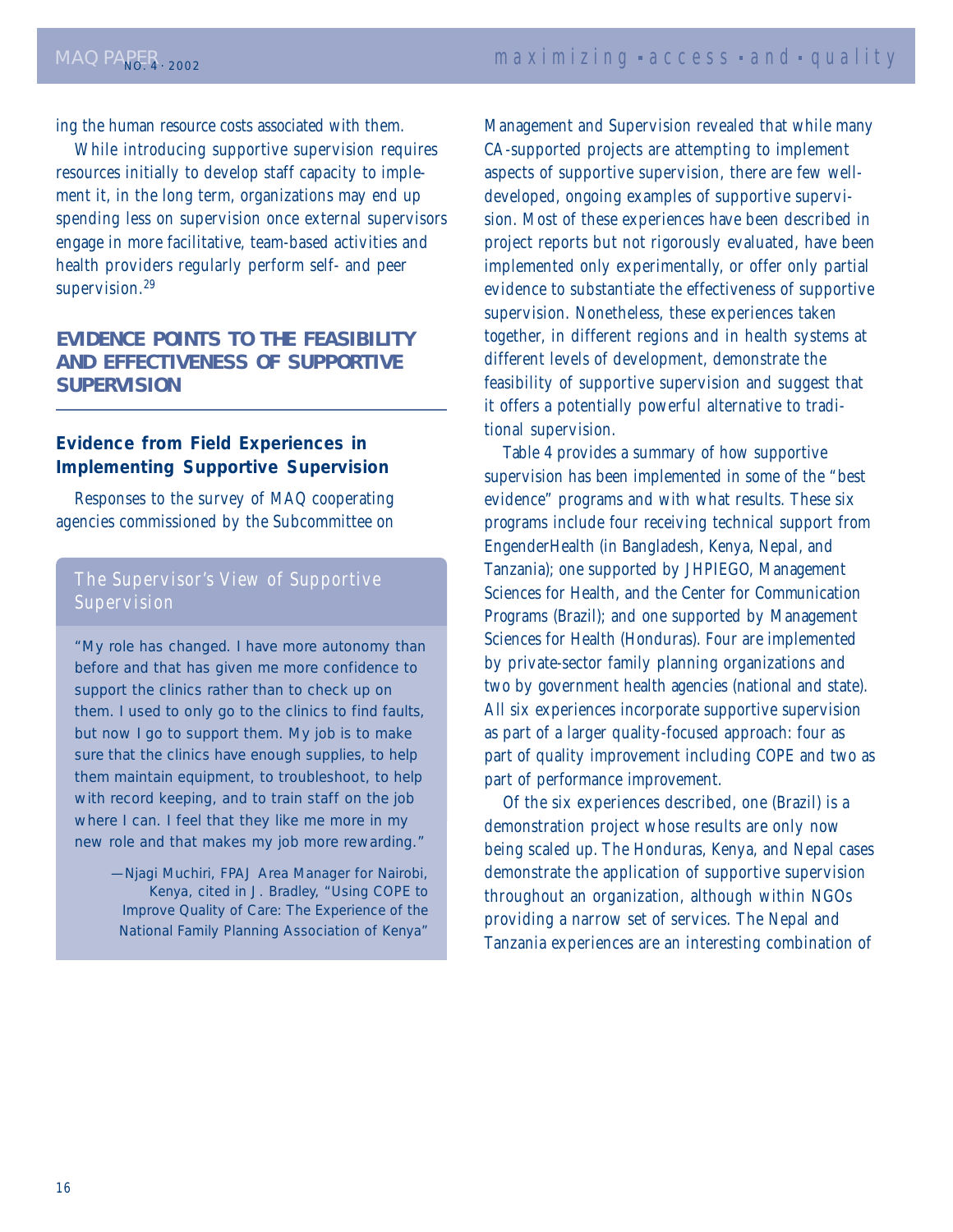| Country/<br><b>Context</b>                                                                                                                                                           | <b>Interventions to Achieve</b><br><b>Supportive Supervision</b>                                                                                                                                                                                                                                                                                                                                                                                                                                        | <b>Results</b>                                                                                                                                                                                                                                                                                                                                               | Lessons                                                                                                                                                                                                                                                                                                                                                                                                                                                                                            |
|--------------------------------------------------------------------------------------------------------------------------------------------------------------------------------------|---------------------------------------------------------------------------------------------------------------------------------------------------------------------------------------------------------------------------------------------------------------------------------------------------------------------------------------------------------------------------------------------------------------------------------------------------------------------------------------------------------|--------------------------------------------------------------------------------------------------------------------------------------------------------------------------------------------------------------------------------------------------------------------------------------------------------------------------------------------------------------|----------------------------------------------------------------------------------------------------------------------------------------------------------------------------------------------------------------------------------------------------------------------------------------------------------------------------------------------------------------------------------------------------------------------------------------------------------------------------------------------------|
| Brazil/PROQUALI,<br>Secretariats of<br>Health of Bahia and<br>Ceará<br>JHPIEGO, MSH,<br>CCP <sup>1</sup>                                                                             | Performance Improvement model<br>(including setting standards for<br>quality performance; training and<br>technical assistance to increase<br>provider and client capacity to<br>perform at minimum standards;<br>logistics and facility improvements;<br>and accreditation system to moti-<br>vate and reinforce continuous<br>learning and improvement), self-<br>assessments, external accreditation<br>surveys, monthly progress review<br>meetings; supervisors lead quality<br>improvement teams. | At end of 18-<br>month demonstra-<br>tion project, four<br>of the five partici-<br>pating clinics<br>received accredi-<br>tation; service<br>quality improved<br>in all clinics.                                                                                                                                                                             | The use of self-assessment and<br>focus on quality improvement<br>motivated and empowered both<br>supervisors and health care<br>providers. Performance im-<br>provements were greatest<br>where baseline performance<br>was moderate to high, where<br>the project champion had for-<br>mal position of power, and<br>where staff resistance was<br>lowest. The successful demon-<br>stration is now being scaled up<br>to include approximately 25<br>more clinics in Bahia and Ceará<br>states. |
| <b>Bangladesh/ Ministry</b><br>of Health, National<br><b>Integrated Population</b><br>and Health Program<br><b>Quality Improvement</b><br>Partnership<br>EngenderHealth <sup>2</sup> | Clinical supervision teams that su-<br>pervise gov't and NGO facilities.<br>The gov't-managed teams provide<br>contraceptive updates and orienta-<br>tion, support use of COPE, conduct<br>annual quality assurance site visits<br>to assess essential health services.<br>The Quality Improvement Partner-<br>ship (QIP) has developed standards,<br>guidelines, job aids, and curricula.<br>QIP also supports 45 urban and<br>rural NGOs with over 300 static<br>clinics and 9,000 satellite clinics. | Data from annual<br>visits show gen-<br>eral improvement<br>of quality of es-<br>sential services<br>at NGO sites.<br>Composite indica-<br>tors for clinic<br>facilities, counsel-<br>ing, family plan-<br>ning, sexually<br>transmitted infec-<br>tions, and vitamin<br>A services all<br>showed improve-<br>ments in both<br>urban and rural<br>NGO sites. | A key lesson learned in design-<br>ing a quality monitoring and<br>supervision system for NGO<br>clinics in the National Inte-<br>grated Population and Health<br>Program has been the impor-<br>tance of involving multiple<br>stakeholders in the process,<br>including urban and rural NGO<br>managers, clinic managers, and<br>national and international tech-<br>nical experts and donors.                                                                                                   |

### Table 4. Well-Developed Field Experiences in Implementing Supportive Supervision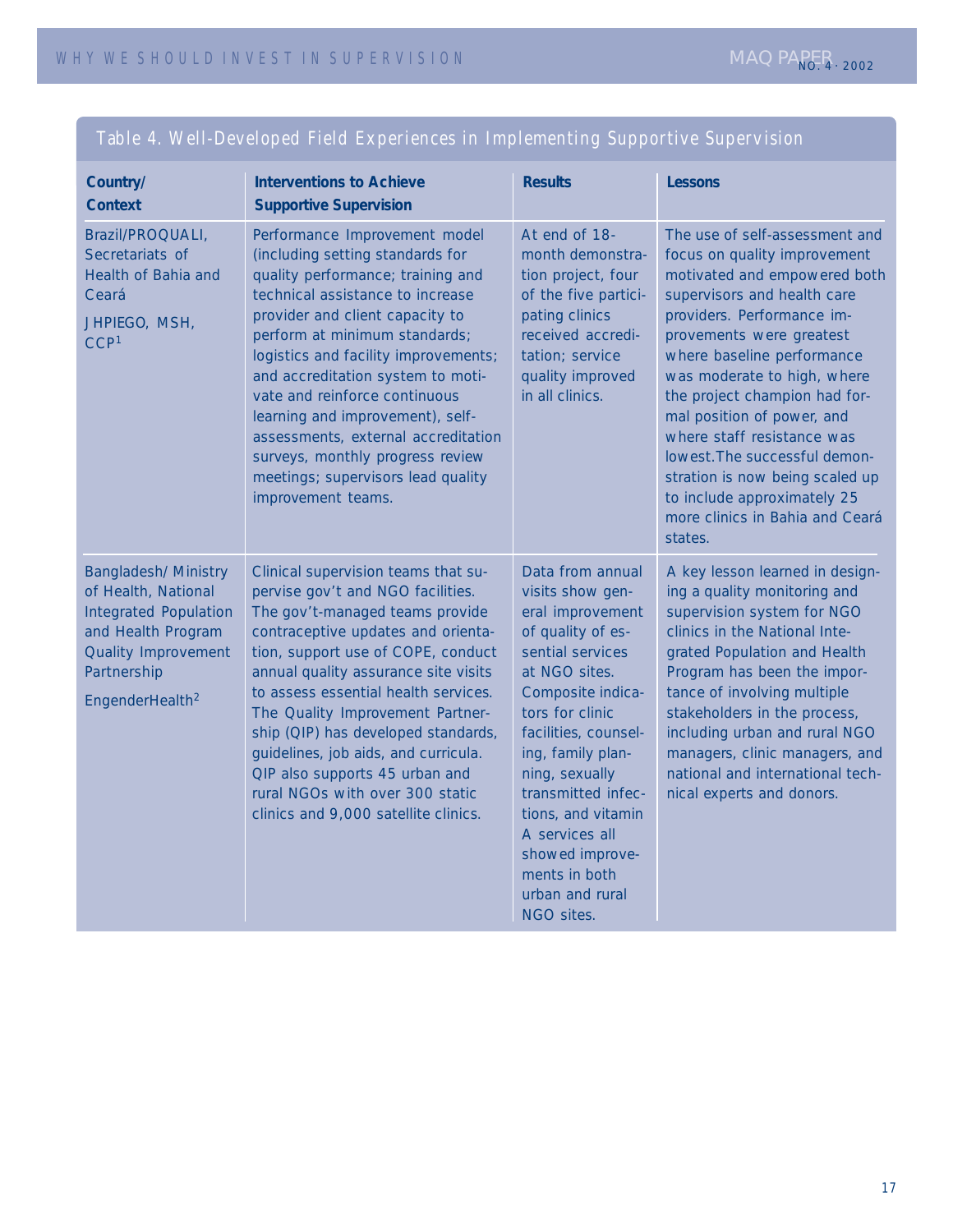### Table 4. Well-Developed Field Experiences in Implementing Supportive Supervision (cont.)

| Country/<br><b>Context</b>                                                         | <b>Interventions to Achieve</b><br><b>Supportive Supervision</b>                                                                                                                                                                                                                                                                                                                                                                                                                                                                                                                                         | <b>Results</b>                                                                                                                                                                                                                                                                                                                                                                                                                                                                                                                                                                                                                                                                                                                                                                                                                                                    | <b>Lessons</b>                                                                                                                                                                                                                                                                                                                                                                                                                                                                                                                                                                                                                                                  |
|------------------------------------------------------------------------------------|----------------------------------------------------------------------------------------------------------------------------------------------------------------------------------------------------------------------------------------------------------------------------------------------------------------------------------------------------------------------------------------------------------------------------------------------------------------------------------------------------------------------------------------------------------------------------------------------------------|-------------------------------------------------------------------------------------------------------------------------------------------------------------------------------------------------------------------------------------------------------------------------------------------------------------------------------------------------------------------------------------------------------------------------------------------------------------------------------------------------------------------------------------------------------------------------------------------------------------------------------------------------------------------------------------------------------------------------------------------------------------------------------------------------------------------------------------------------------------------|-----------------------------------------------------------------------------------------------------------------------------------------------------------------------------------------------------------------------------------------------------------------------------------------------------------------------------------------------------------------------------------------------------------------------------------------------------------------------------------------------------------------------------------------------------------------------------------------------------------------------------------------------------------------|
| Honduras/<br><b>ASHONPLAFA</b><br>Management Sci-<br>ences for Health <sup>3</sup> | Participatory workshops with<br>senior management and se-<br>lected supervisors from all<br>levels of the organization to<br>develop vision and strategies<br>for improved supervision;<br>new supervision manual,<br>procedures, and tools devel-<br>oped to guide supervisory<br>visits. Supervision now in-<br>cludes joint performance<br>planning by supervisors and<br>supervisees, with evaluation<br>and determination of perfor-<br>mance goals every two<br>months; ongoing long-dis-<br>tance learning and annual<br>supervisor workshops to<br>develop and reinforce super-<br>visor skills. | Increased open dialogue be-<br>tween supervisors and<br>supervisees about perfor-<br>mance planning and evalua-<br>tion has led to high achieve-<br>ment of performance goals.<br>Standards for supervisory ex-<br>cellence have been inte-<br>grated into organization's<br>overall quality assurance sys-<br>tem. The proportion of<br><b>ASHONPLAFA's operating</b><br>budget obtained from local<br>sources has continued to rise,<br>from 51% before the super-<br>vision interventions to 63%<br>20 months after the launch<br>of the new system. Client<br>satisfaction has remained<br>high (97%), and client ac-<br>cess, as measured in couple<br>years of protection (CYP),<br>has likewise increased, from<br>185,808 in 1999, to<br>237,105 in 2000. At the be-<br>ginning of June 2001, CYP<br>was 105,434, indicating a<br>continued upward trend. | Before the supervision sys-<br>tem interventions, the oper-<br>ating units of the organiza-<br>tion were under strong pres-<br>sure to reduce operating<br>costs to meet sustainability<br>(self-financing) goals. Bud-<br>gets, including funding for su-<br>pervisory field visits, were<br>cut, hindering the organiza-<br>tion's ability to achieve its<br>goal of improving service<br>quality. However, support<br>from senior management and<br>employees throughout the or-<br>ganization for creative alter-<br>native approaches to<br>strengthen supervision re-<br>sulted in more effective su-<br>pervision practices without<br>increasing costs. |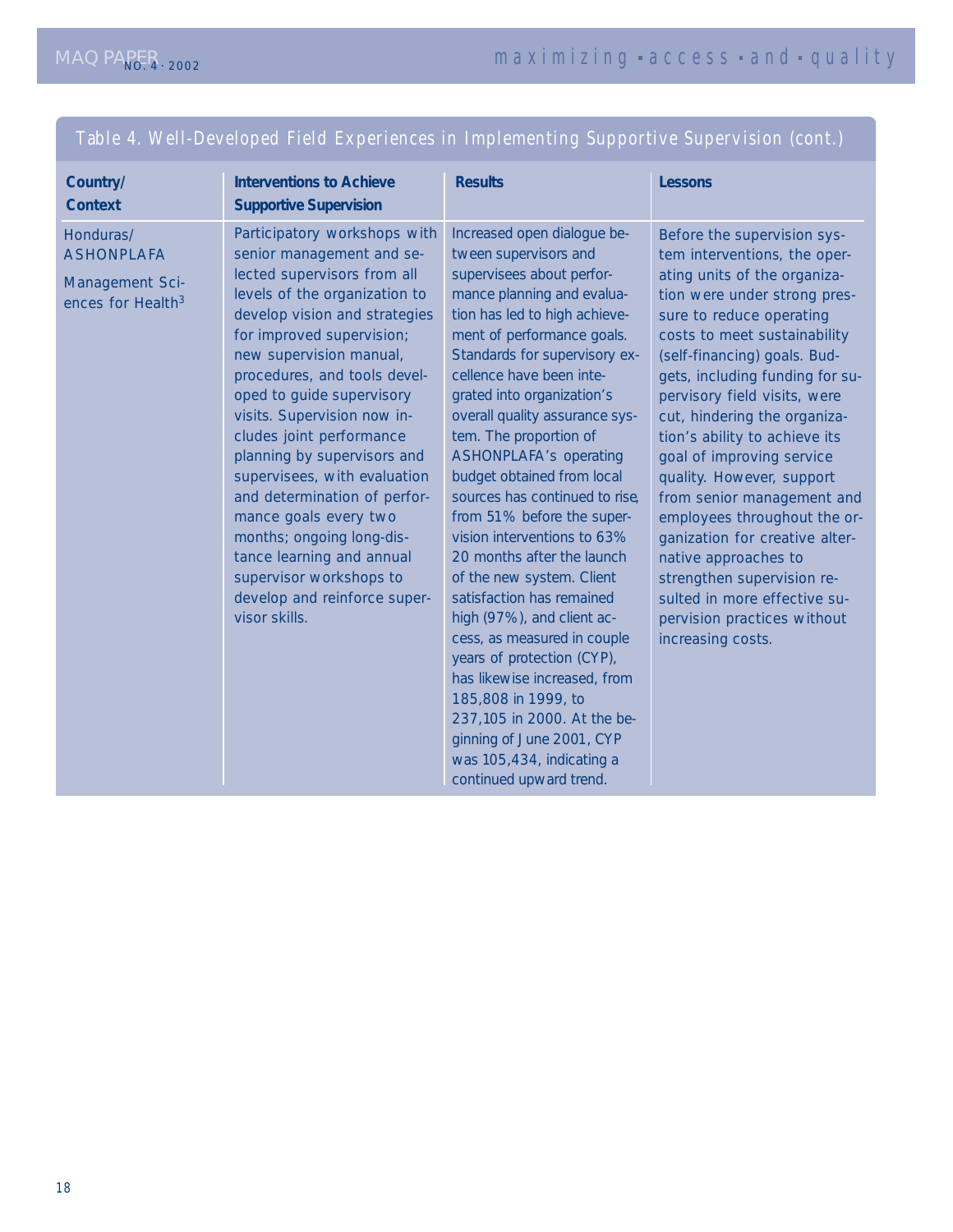| Country/<br><b>Context</b>                                                               | <b>Interventions to Achieve</b><br><b>Supportive Supervision</b>                                                                                                                                                                                                                                                                                                                                                                                                                                         | <b>Results</b>                                                                                                                                          | <b>Lessons</b>                                                                                                                                                                                                                                                                                                                                                                                                                                                                                                                                                                                                                                                                                                                                                                                                                                                                                     |
|------------------------------------------------------------------------------------------|----------------------------------------------------------------------------------------------------------------------------------------------------------------------------------------------------------------------------------------------------------------------------------------------------------------------------------------------------------------------------------------------------------------------------------------------------------------------------------------------------------|---------------------------------------------------------------------------------------------------------------------------------------------------------|----------------------------------------------------------------------------------------------------------------------------------------------------------------------------------------------------------------------------------------------------------------------------------------------------------------------------------------------------------------------------------------------------------------------------------------------------------------------------------------------------------------------------------------------------------------------------------------------------------------------------------------------------------------------------------------------------------------------------------------------------------------------------------------------------------------------------------------------------------------------------------------------------|
| Kenya/Family Plan-<br>ning Association of<br>Kenya (FPAK)<br>EngenderHealth <sup>4</sup> | COPE, improved over time;<br>whole-site training; support-<br>ive supervision                                                                                                                                                                                                                                                                                                                                                                                                                            | Staff at all 14 FPAK repro-<br>ductive health clinics carry<br>out facility self-assess-<br>ment and problem-solving<br>sessions every three<br>months. | FPAK concluded that quality<br>improved after introducing<br>COPE and supportive supervi-<br>sion, whereas it had not im-<br>proved after training,<br>introduction of guidelines and<br>supervisory checklists, and<br>"legislating quality" from the<br>central level; greater partici-<br>pation and empowerment in<br>quality improvement, delega-<br>tion of authority to improve<br>quality, and encouragement to<br>do self-assessment and act on<br>it were needed to remove the<br>blaming and punitive nature<br>of the management system-<br>to "trust employees to make<br>decisions for themselves."<br>Early attempts to use COPE<br>results to take punitive action<br>and to use peer assessment<br>rather than self-assessment<br>failed-too threatening. COPE<br>+ supportive supervision is<br>more labor intensive and re-<br>quires motivation on the part<br>of supervisors. |
| <b>Nepal/Nepal Fertility</b><br>Care Center<br>EngenderHealth <sup>5</sup>               | "Quality of Care Management<br>Center" (QOCMC) staffed by<br>NGO team but based in the<br>MOH. Four field officers pro-<br>vide monthly 2-3-day whole-<br>site monitoring-supervision<br>visits to 24 FP clinics in 21<br>districts. Quick response to<br>logistics and equipment prob-<br>lems. Coordination of training<br>needs. Continuity between<br>visits. Monthly monitoring of<br>uniform set of quality of care<br>indicators. Strong "customer<br>orientation" on the part of<br>QOCMC staff. | Increases in aggregate<br>scores (combining all 24<br>service sites) for all quality<br>of care indicators over<br>two years.                           | The client-oriented approach<br>of QOCMC staff, due to their<br>being NGO employees, was a<br>distinct departure from the<br>traditional attitude of the<br>gov't bureaucracy. The focus<br>on performance of the whole<br>site, not individuals, fostered<br>teamwork and shared respon-<br>sibility.                                                                                                                                                                                                                                                                                                                                                                                                                                                                                                                                                                                             |

### Table 4. Well-Developed Field Experiences in Implementing Supportive Supervision (cont.)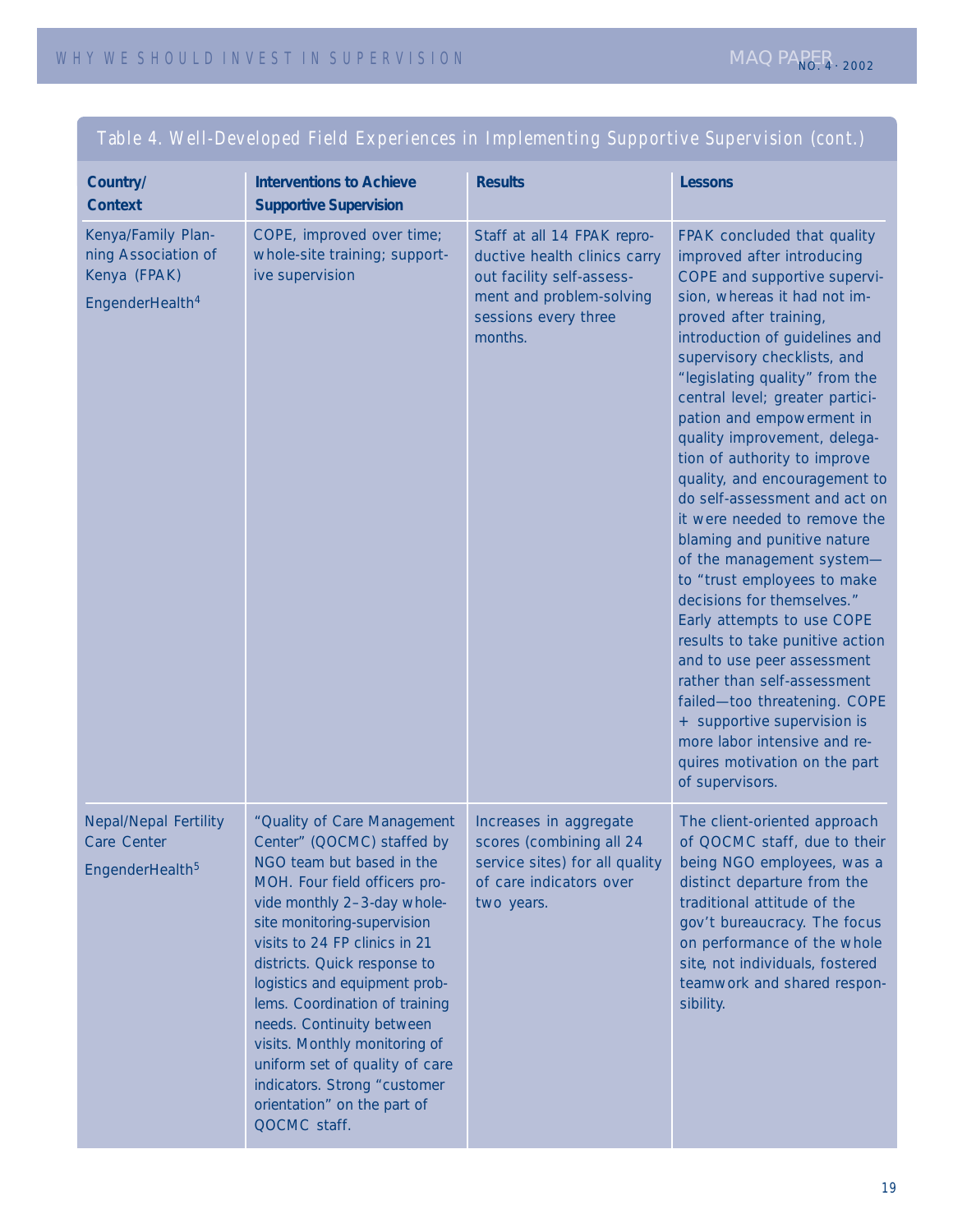| Country/<br><b>Context</b>                                                                                      | <b>Interventions to Achieve</b><br><b>Supportive Supervision</b>                                                                                                                                                                                                                                                                                                                                                                                                                                                                                                                                                                                            | <b>Results</b>                                                                                                                                                                                                                                                     | <b>Lessons</b>                                                                                                                                    |
|-----------------------------------------------------------------------------------------------------------------|-------------------------------------------------------------------------------------------------------------------------------------------------------------------------------------------------------------------------------------------------------------------------------------------------------------------------------------------------------------------------------------------------------------------------------------------------------------------------------------------------------------------------------------------------------------------------------------------------------------------------------------------------------------|--------------------------------------------------------------------------------------------------------------------------------------------------------------------------------------------------------------------------------------------------------------------|---------------------------------------------------------------------------------------------------------------------------------------------------|
| Tanzania/MOH, Fam-<br>ily Planning Associa-<br>tion of Tanzania,<br>Marie Stopes<br>EngenderHealth <sup>6</sup> | Training of project-hired area<br>teams in facilitative supervi-<br>sion; area teams provided<br>supervision to 120 gov't and<br>private clinics. In 1997, area<br>teams began training gov't<br><b>District Health Management</b><br>Teams (DHMTs) in facilitative<br>supervision tools and ap-<br>proaches; package of DHMT<br>reproductive and child health<br>training and supervision tools<br>developed in 1998. Supervi-<br>sion approach includes in-<br>creased involvement of gov't<br>supervisors in problem-<br>solving at both public and<br>private sites; annual quality<br>self-assessment (Quality Mea-<br>suring Tool) by facility staff. | Increase in use of self-<br>assessment (26% of<br>sites at baseline to 77%<br>in 1999); increased par-<br>ticipation of supervisors<br>in COPE; increased feed-<br>back and support by su-<br>pervisors; better coverage<br>and scores on QMT self-<br>assessment. | Strengthening supervision<br>was only one part of a larger<br>quality improvement effort<br>that also emphasized COPE<br>and whole-site training. |

### Table 4. Well-Developed Field Experiences in Implementing Supportive Supervision (cont.)

1. ReproLine, "Lessons from the Field: Performance Improvement Case Studies: Brazil Case Study," http://www.reproline.jhu.edu/ english/6read/6pi/case/case\_brz.htm, cited 8/30/01.

2. B. Ben Salem and K. J. Beattie, "Facilitative Supervision: A Vital Link in Quality Reproductive Health Service Delivery," AVSC Working Paper no. 10 (New York: EngenderHealth, 1996). EngenderHealth, "EngenderHealth Annual Report to USAID, July 1, 2000–June 30, 2001" (New York: EngenderHealth, 2001), submitted to the Office of Population, USAID, Washington, DC.

3. Performance Improvement Consultative Group, "Performance Improvement Case Study–ASHONPLAFA," http://www.pihealthcare.org/ lessons.htm, cited 7/15/02.

4. J. Bradley, "Using COPE to Improve Quality of Care: The Experience of the National Family Planning Association of Kenya," *Quality/ Calidad/Qualité* no. 9. Available at http://www.popcouncil.org/publications/qcq/qcq09.pdf, cited 10/29/02.

5. H. Stanley, D. R. Shrestha, M. Barone, and M. Linehan, "The Quality of Care Management Center in Nepal: Improving Services with Limited Resources," AVSC Working Paper no. 13 (New York: EngenderHealth, 2001).

6. J. Bradley, E. Mielke, G. Wambwa, J. Mashafi, and M. Nasania, "Family Planning Services in Tanzania: Results from a Project to Improve Quality, 1996-1999" (New York: EngenderHealth, 2000).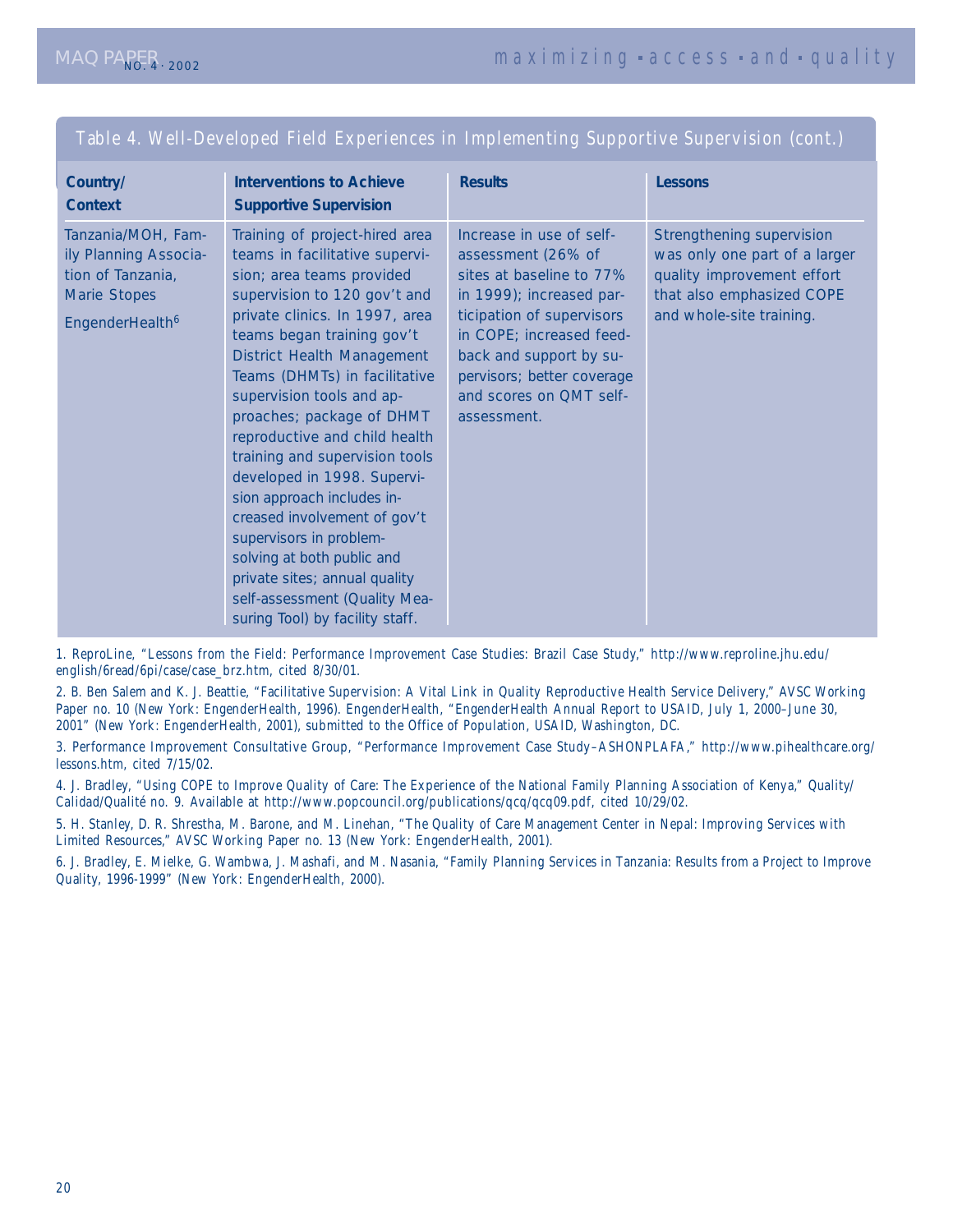public and private collaboration in that supervisory teams are employees of a private-sector organization but are providing support to public-sector staff and facilities. The fact that the supervision teams in Nepal are NGO staff rather than MOH employees was noted as possibly contributing to the successful implementation of supportive supervision. EngenderHealth has noted elsewhere that COPE often has greater success in nongovernmental institutions than in public-sector facilities and has speculated that this difference is attributable to the relatively greater control that NGO staff have over financial and human resources.<sup>30</sup> The Brazil case offers perhaps the best potential evidence for the success of scale-up of supportive supervision in public-sector health systems, although the expansion of PROQUALI throughout the two state health systems in Bahia and Ceará is still in an early stage.

### **Evidence for the Effectiveness of Specific Elements of Supportive Supervision**

Another source of evidence for the effectiveness of supportive supervision is the findings of research on specific elements of supportive supervision or tools used. While there are limits to how far evidence for the effectiveness of individual elements of supportive supervision can be generalized to the approach as a whole, several studies do provide evidence for the effectiveness of key elements of supportive supervision.

**Structured audit and feedback.** In Nepal, a randomized controlled trial of the effects of audit and feedback by district health officers using a structured checklist that focused on prescribing practices in primary health care facilities resulted in statistically significant differences in adherence to standard treatment schedules (22.2% in the control versus  $40.5\%$  in the intervention districts).<sup>31</sup> Zeitz et al. found in an uncontrolled trial that supervisors' use of a checklist for diarrhea case management during monthly visits to rural health facilities in Nigeria resulted in improvements in history-taking, physical

examination, disease classification, treatment, and counseling.32 In Mexico, Kim et al. found that structured observation and focused performance feedback by supervisors, accompanied by joint identification of opportunities for improvement, increased facilitative communication and provision of information to clients by rural doctors.<sup>33</sup> The supervisor feedback, two-way discussion of how the provider could improve, and identification of skills to develop through assignments to be recorded in a homework log served to add an educational dimension to supervision that resulted in measurable improvements in provider performance.

However, an operations research study carried out by the Quality Assurance Project in Niger found that changing the content of the supervision encounter to examine health worker compliance with Integrated Management of Childhood Illness (IMCI) standards and provide structured feedback on key areas of IMCI performance resulted in significant improvements in performance only when the health workers also received on-site IMCI training.<sup>34</sup> Feedback alone, without training of health workers in IMCI standards, did not improve health worker performance. At the same time, among health workers who received IMCI training after feedback on their clinical performance from supervisors, improvement was found only in those areas that were targeted in supervisor feedback; performance of clinical tasks that were not the focus of feedback deteriorated. This finding suggests that supervisory feedback may have an impact on performance only when providers have the necessary knowledge and skills to perform in accordance with standards.

**Self-assessment and peer review.** There is ample evidence in the health field that self-assessment is a useful method for self-instruction and some evidence that self-assessment can be effective in causing desirable behavior change.<sup>35</sup> The study by Kim et al. of the effectiveness of self-assessment and peer review as interventions to reinforce training in interpersonal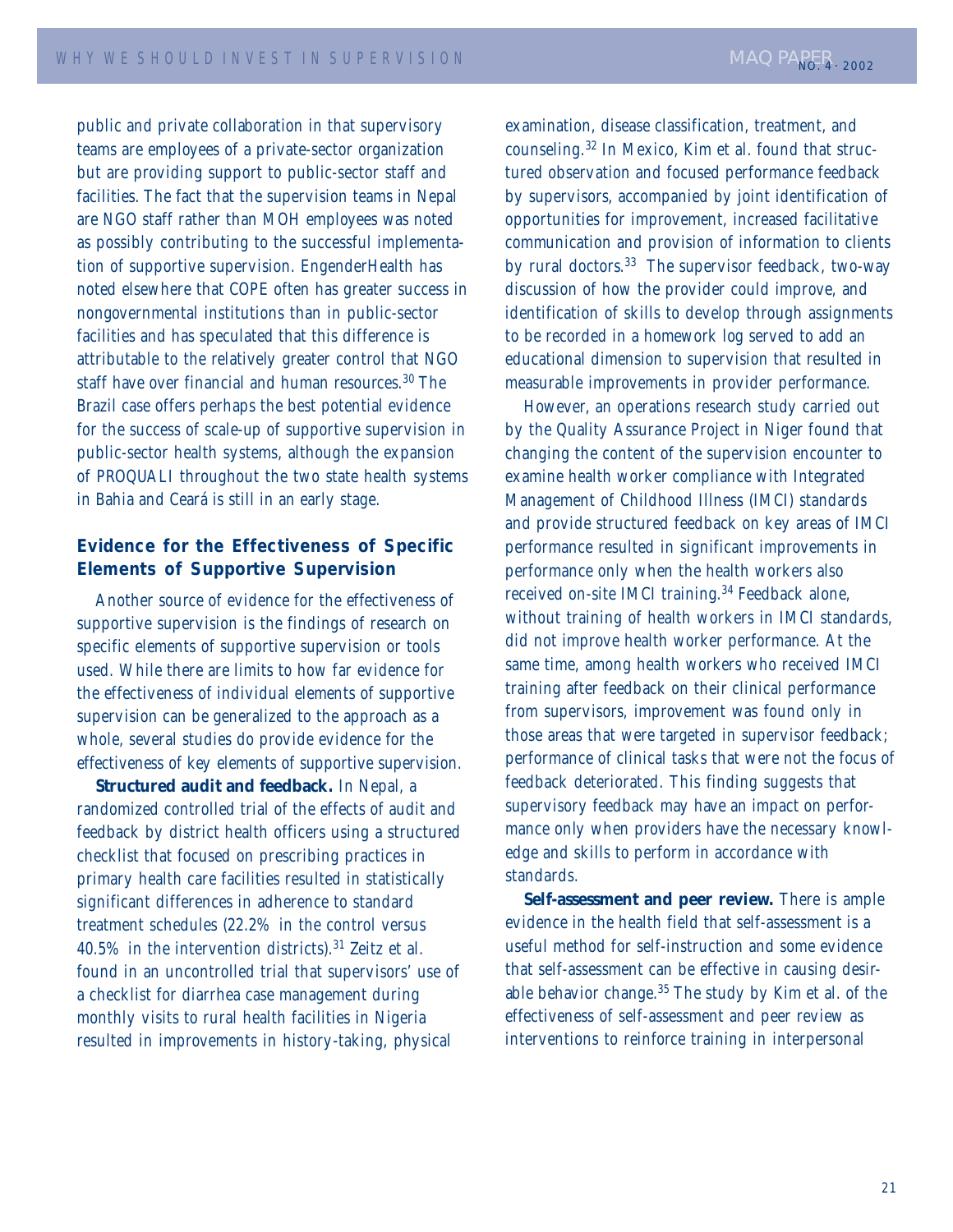skills in Indonesia provides convincing evidence of the effectiveness of these two mechanisms of supervision in maintaining and, in some cases, increasing improvements in health worker performance after training.<sup>36</sup> Interestingly, in the Indonesia study, self-assessment and peer review had a greater impact among providers with more than 10 years of experience, suggesting that experienced providers were better able to use and apply lessons from self-assessment and peer discussions than were their less experienced colleagues.37 In their Mexico work, Kim et al. found that asking doctors to audiotape their own consultations and listen to the tapes to critique their own communication performance increased the power of self-assessment and proved to be a strong source of motivation to improve. They concluded that self-criticism (from the self-assessment exercises, including the audiotaping) was a far more compelling motivator than outside criticism (from the supervisors).38 However, Kilminster and Jolly concluded in their review that self-supervision alone was not effective and that some input from an external supervisor or colleague was needed for improvements to be achieved in performance.<sup>39</sup>

In Kenya, Stanback et al. conducted a rigorous evaluation of the impact of a one-time supportive supervision visit that focused on reinforcing messages about adherence to new guidelines for reproductive health service delivery, after health workers participated in training workshops to introduce the guidelines.40 They found that adding the supportive supervision visit, and a package of materials designed to help the trainee transfer information on the new guidelines to colleagues, resulted in statistically significant gains of approximately nine percentage points in knowledge and practice scores beyond the gains achieved through training alone.

In an operations research study on the impact of self-assessment and peer feedback on health worker compliance with standards for fever care in children in Mali, Kelley et al. found that combining self-assessment with peer feedback, when done regularly, can have a significant effect on compliance with standards.41 However, it is clear that self-assessment requires resources. All the individuals interviewed from the intervention pool characterized the extra work required by the intervention as burdensome. The researchers reported that the intervention cost about \$6 per provider.

### **Challenges in Implementing Supportive Supervision**

It is also important to consider the risks of supportive supervision. Having too many actors with diffuse responsibilities can make supervision a non-system with no one in charge––no one ultimately responsible for ensuring that supervisory tasks take place. Overreliance on self-directed teams can place unreasonable or unrealistic performance expectations on the workforce.

Part of the challenge of the transition to a more facilitative approach to supervision is that change can be threatening and daunting. It is more labor intensive. It requires motivation and behavior change on the part of supervisors. Some may believe that it is not achievable in developing-country settings. The experiences described above suggest otherwise. Supportive supervision, especially when implemented in a larger context of quality improvement, has been shown to increase quality of care indicators, provider satisfaction with the support provided by the health system, and problem-solving at the facility level.

Even when the hurdle of effecting change at various (and sometimes all) levels of an organization can be cleared, sustaining such improvements over time can be an even greater challenge. Most field experiences in implementing supportive supervision are still fairly recent and only now addressing scale-up issues.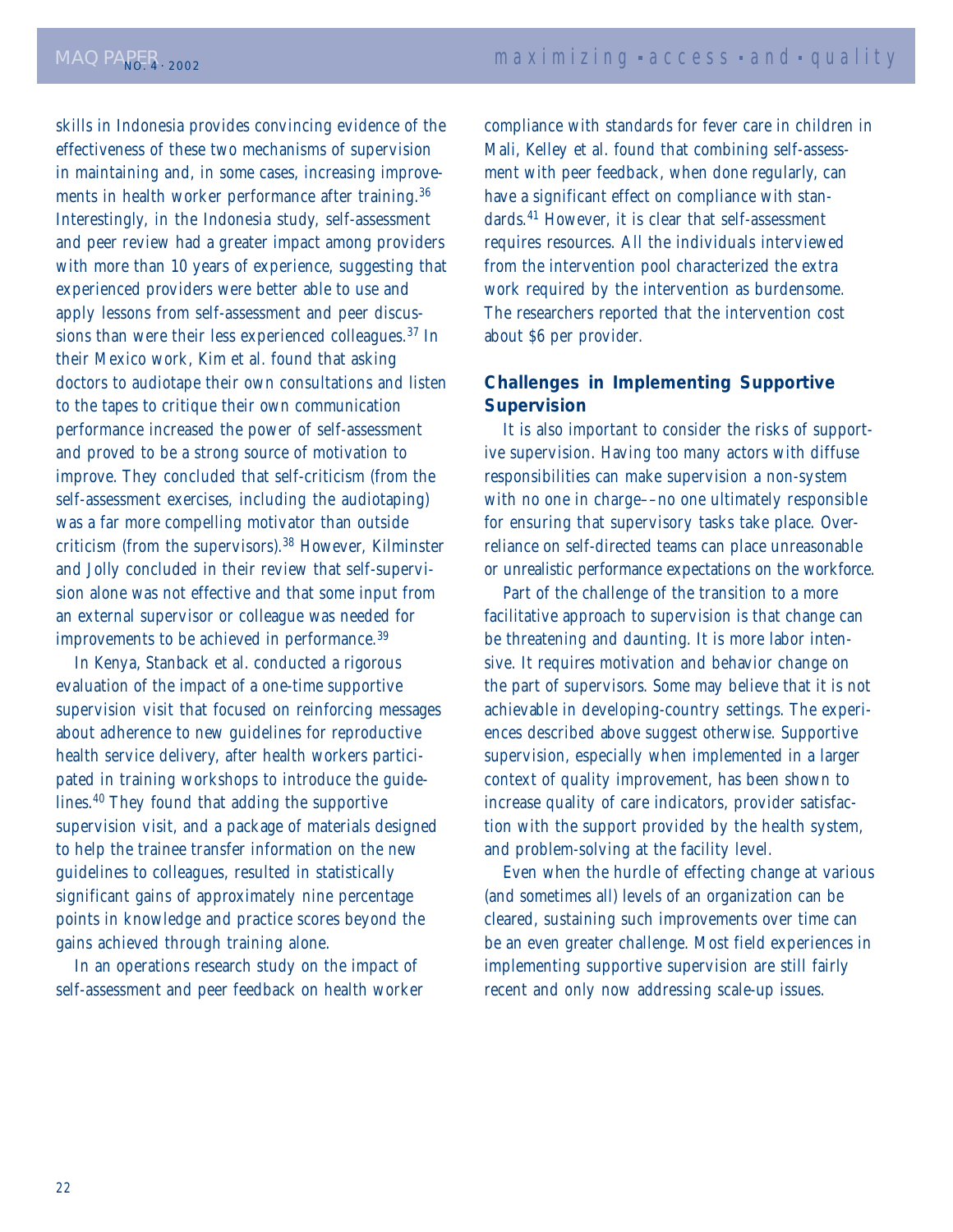### **LESSONS IN IMPLEMENTING AND SUSTAINING SUPPORTIVE SUPERVISION**

What lessons can be drawn from these experiences?

**Supportive supervision requires motivation on the part of supervisors and staff alike, to adopt new behaviors.** Supportive supervision requires changes in human behavior. Supervisors are the critical catalysts for change and must themselves be convinced of the need for and value of the supportive supervision approach. Supervisors need to model appropriate behaviors, and supervisors' commitment is needed to sustain the approach. Such change is not easy to obtain and will require multifaceted intervention strategies based on overcoming individuals' resistance to change, building on readiness to change, developing new skills needed to effect the change, and adapting the work environment to reinforce the change. Ben Salem and Beattie cited several personal characteristics of supervisors as contributing to effective supportive supervision, including the ability to delegate and complete work through others, the desire to achieve at high levels, confidence in one's own ability and the ability of staff, and the ability to instill a sense of value about the organization's goals in others.<sup>42</sup>

The attitudes of supervisors and providers toward service delivery must also change, to be integrated rather than vertical, and client focused rather than provider focused. Supervisors need to adopt approaches that facilitate work, convey support, and build self-confidence among staff.

At the same time, the reports on the experiences of cooperating agencies with supportive supervision repeatedly note that health workers often derive satisfaction from self-assessment, joint problemsolving, and other participatory processes that promote involvement, ownership, and commitment to

improvement. Supervisors also need support from their superiors and positive reinforcement to sustain supportive supervision. Such support may come from both within the health system or organization and outside, such as from clients, community organizations, NGOs, or professional associations.

**Supportive supervision offers a wide range of mechanisms to accomplish supervisory tasks.** It is important to explore the alternatives for implementing supportive supervision to determine what is workable in a given situation. Sometimes there are no internal supervisors, or external supervisors may have inadequate time and resources to provide the support required for good performance. In such situations, peer support may be a feasible and effective alternative to external supervision. For example, in a recent survey of private nurse-midwives in Kenya who have been trained by PRIME in the area of postabortion care, about 50% of the providers surveyed stated that they are members of a group of nurse-midwives organized to support each other's work in reproductive health, and most of these had contacted, or been contacted by, a peer for assistance.<sup>43</sup>

**Supportive supervision requires locally appropriate and tested tools.** The tools and techniques of supportive supervision, such as structured guidelines for external supervision and self-assessment instruments, have shown to be readily usable by health workers and supervisors in a wide range of settings.<sup>44</sup> Responses from the survey emphasize the need for simple tools, not long, involved ones that end up dominating the supervisory encounter. Tools to help supervisors understand what they are to do and how to do it and defined standards of clinical practice facilitate supportive supervision, giving providers and supervisors alike clear objectives to which they can direct their efforts. Self-assessment tools must be easy to use and be able to be interpreted by the staff using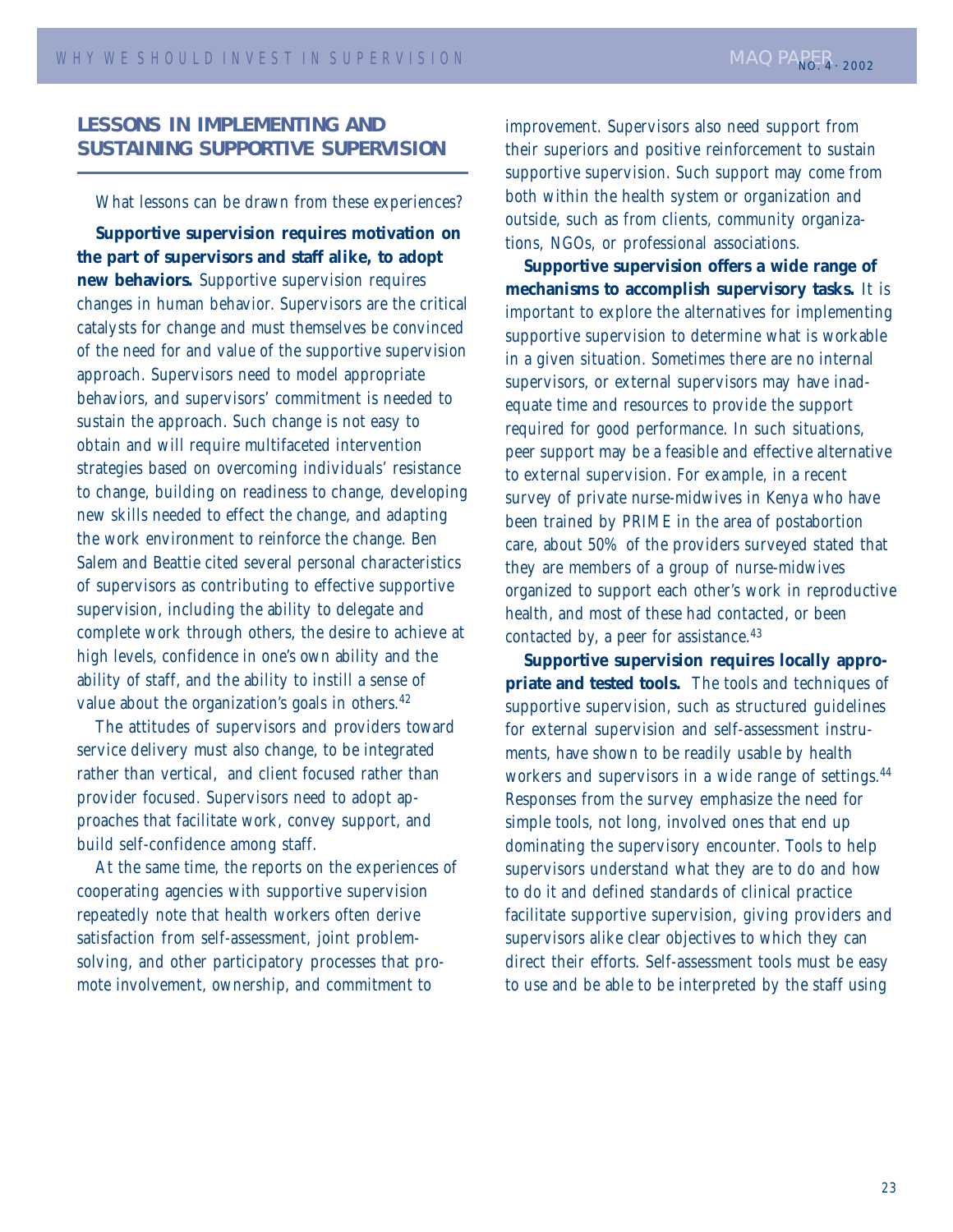them. There is also a critical need for tools to address both client and community needs and incorporate these into supervision to improve quality and performance.<sup>45</sup>

**Supportive supervision takes time and investment to establish.** Because supportive supervision involves behavior change, it is not a "quick fix" that can be implemented through one manual or training course. It requires relatively more of frontline supervisors than traditional supervision. EngenderHealth has articulated a three-stage process for introducing supportive supervision in a developing-country institution, taking approximately two years. Cooperating agencies implementing elements of supportive supervision uniformly underscored the need for investment in:

- developing in supervisors the skills needed for supportive supervision (such as facilitation, interpersonal, problem-solving, and analytical skills);
- orienting staff to its tools and methods (peer review, performance assessment tools);
- upgrading the technical or clinical skills of those assigned to provide external supervision.

Teaching these skills poses a challenge to health care programs, which generally have scarce resources and must meet numerous critical learning needs.

**Top management must be committed to supportive supervision.** Support from senior officials is vital to introduce and sustain supportive supervision and quality improvement processes in general. Senior managers must become involved in and visibly support new initiatives to improve supervision. Investing in supportive supervision should be linked to accountability for results, and rewards or recognition for making supervision more supportive. Moreover, this top management support must be nurtured, in light of the high potential for turnover at this level, especially in the public sector. This lesson also suggests that

where top management does not fully embrace supportive supervision, it is not appropriate to try to instigate the approach from the bottom up.

**Supportive supervision should be integrated into the existing human resource management system, rather than introduced as an isolated intervention or parallel system.** The key to improving sustainability is to build capacity for improved supervision into existing systems and processes, rather than imposing entirely new systems from the outside, since changes and improvements that "work around" current systems and processes are generally less sustainable.46

**Build on success.** One way to improve the sustainability of change is to focus on results and build on success. In practice, this strategy means identifying some desirable and achievable results and then implementing the most promising approaches for attaining those results. Each success builds support and momentum for further change. Therefore, when supportive supervision is introduced, efforts must be made to help external supervisors build confidence in the new way of doing things and to motivate staff to invest in peer support and self-assessment. Several respondents to the survey commissioned for this paper noted that an important factor in sustaining quality improvement processes was for staff to achieve an early "win"––in other words, to motivate teams to continue with quality improvement activities, it was important for these teams to achieve tangible results early in the process. In the absence of quick results, teams often get discouraged and abandon efforts.

**Some decision-making authority must be decentralized for supportive supervision to work.** Frontline supervisors and health care providers must be empowered to make some decisions to solve problems and implement changes in the management and design of services. If such authority is not delegated, efforts to institute supportive supervision will generate frustration and ultimately fail.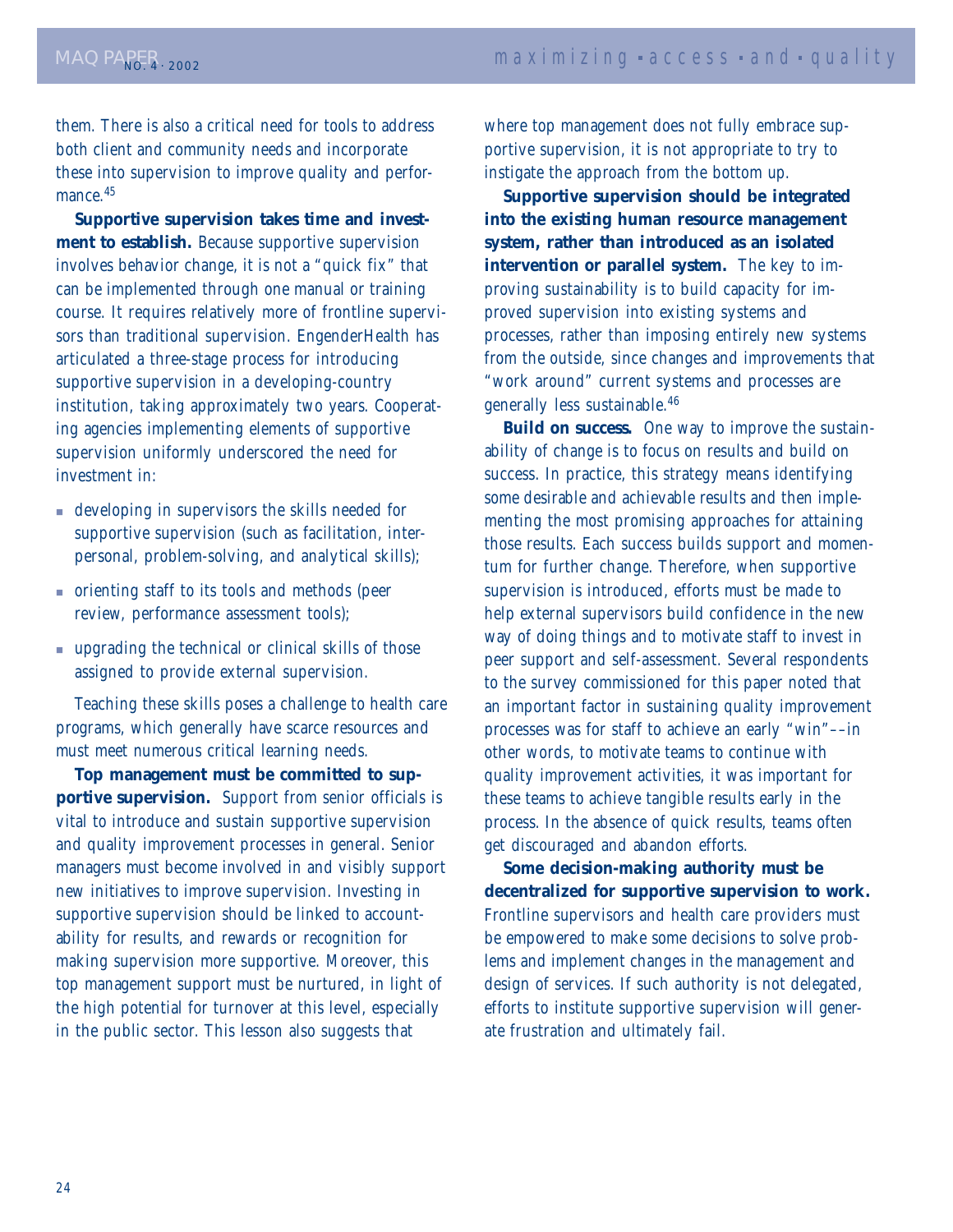**Long-term sustainability depends on publicsector institutions embracing supportive supervision.** For supportive supervision to take hold in a country, it requires the legitimacy that acceptance by the Ministry of Health and major donors affords. Most of the experiences described in the literature on implementing aspects of supportive supervision have taken place in private reproductive health organizations. Ongoing experiences in Brazil (PROQUALI), Kenya (the Family Planning Association of Kenya's collaboration with the Ministry of Health), and Uganda (the Quality Assurance Department of the Ministry of Health) need to be followed and analyzed to understand how to successfully institutionalize supportive supervision in public-sector health systems.

### **RECOMMENDATIONS FOR MAQ**

This review of the promise and practice of supportive supervision leads to several recommendations for consideration by MAQ.

**Document experiences and best practices.** Improved tools to guide supportive supervision and self-assessment are needed. For example, many checklists are being created in different countries, some taking considerable resources to develop (the Uganda national supervision guidelines, for example). Greater sharing of such tools for supportive supervision and of evaluation results from using them would help advance the state of the art.<sup>47</sup> Best practices need to be identified from successful approaches to motivating, training, and coaching external supervisors to perform supportive supervision and to motivating and enabling health workers to effectively conduct self-assessment, peer assessment, and internal supervision. Identifying best practices should include defining the costs of the three mechanisms of supportive supervision (external,

internal, and self/peer supervision) in different settings. Also needed is further study of supportive supervision over time, to better understand what factors help to sustain it.

**Study scale-up, including the startup and recurrent costs of supportive supervision.** There is very little information about the costs and cost effectiveness of supportive supervision in developingcountry health systems. More documentation is needed of the startup and recurrent costs of the various mechanisms of supportive supervision in different country and organizational contexts. EngenderHealth has suggested that supportive supervision requires considerable investment in staff development and capacity-building initially, but that, in the long run, programs may end up spending less on external supervision and training after supportive supervision has been established.<sup>48</sup>

**Evaluate the impact of supportive supervision on the performance of health services.** The reports of how various organizations are implementing aspects of supportive supervision are mainly descriptive, and, with some exceptions, generally do not provide objective evidence of supportive supervision's impact on health worker performance, client satisfaction, or other outcomes. While it is difficult to isolate the effects of an intervention in field settings, more attempts to evaluate the impact of supportive supervision would help to expand its adoption. Long-term follow-up on the sustained effects of supportive supervision in sites where it has been in place for several years would greatly enrich our understanding of institutionalization issues.

**Advocate supportive supervision.** Better documentation of the impact of supportive supervision and its costs will help to provide a stronger case for advocating for the expansion of supportive supervision.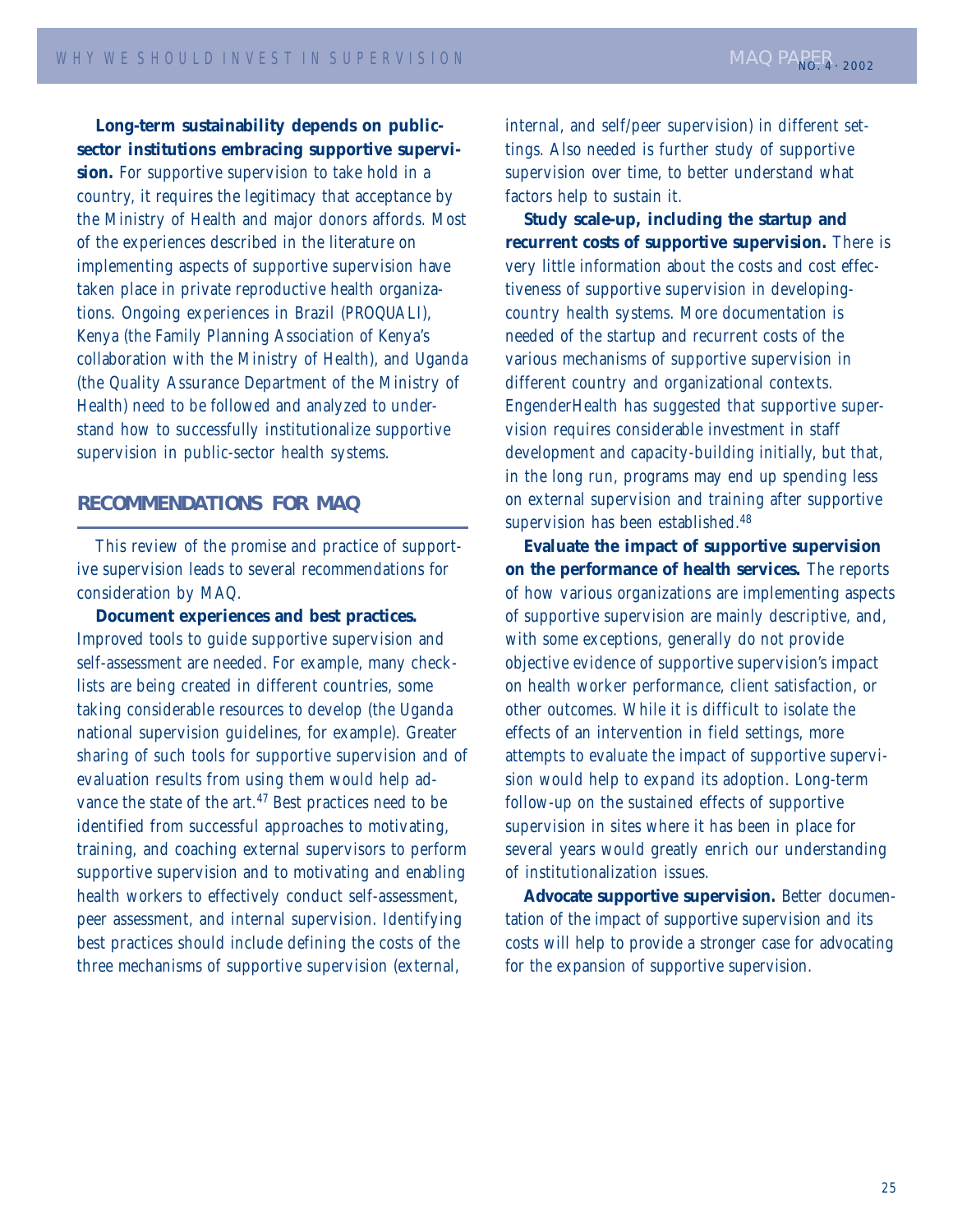### **ACKNOWLEDGMENTS**

The authors would like to acknowledge Lynn Bakamjian of EngenderHealth, Thada Bornstein and Diana Silimperi of University Research Co., LLC, and Wayne Stinson of Management Sciences for Health for technical direction. We also thank the reviewers: Maj-Britt Dohlie of PRIME II/ EngenderHealth, Alison Ellis of Management Sciences for Health, Young-Mi Kim and Adrienne Kols of the Johns Hopkins University Center for Communication Programs, Pam Lynam of JHPIEGO, Erin Mielke of EngenderHealth, and Jim Shelton of USAID.

### **NOTES**

- 1. R. Simmons, "Supervision: The Management of Frontline Performance," in R. J. Lapham and G. B. Simmons, eds., *Organizing for Effective Family Planning* (Washington, DC: National Academy Press, 1987), pp. 233–40. W. Stinson, L. Malianga, L. Marquez, and C. Madubuike, "Quality Supervision," *QA Brief* vol. 7, no. 1 (1998): 4–6 (Bethesda, MD: Quality Assurance Project).
- 2. Management Sciences for Health, "Supervising and Supporting Your Staff," *The Family Planning Manager's Handbook* (West Hartford, CT: Kumarian Press, 1991), pp. 115–55. Also available on the Electronic Resource Center at http://erc.msh.org/fpmh\_english.
- 3. J. Heiby, "Quality Assurance and Supervision Systems" (editorial), *QA Brief* vol. 7, no. 1 (1998) (Bethesda, MD: Quality Assurance Project).
- 4. S. M. Kilminster and B. C. Jolly, "Effective Supervision in Clinical Practice Settings: A Literature Review," *Medical Education* vol. 34 (2000): 827–40.
- 5. B. Ben Salem and K. J. Beattie, "Facilitative Supervision: A Vital Link in Quality Reproductive Health Service Delivery," AVSC Working Paper no. 10 (New York: EngenderHealth, 1996). J. Bradley, E. Mielke, G. Wambwa, J. Mashafi, and M. Nasania, "Family Planning Services in Tanzania: Results from a Project to Improve Quality, 1996–1999" (New York, EngenderHealth, 2000). M. Dohlie, E. Mielke, F. K. Mumba, G. E. Wambwa, A. Rukonge, and W. Mongo, "Using Practical Quality Improvement Approaches and Tools in Reproductive Health Services in East Africa," *Journal on Quality Improvement* vol. 25, no. 11 (1999): 574–87. Y. M. Kim, P. Tavrow, L. Malianga, S. Simba, A. Phiri, and P. Gumbo, "The Quality of Supervisor-Provider Interactions in Zimbabwe," *Operations Research Results* vol. 1, no. 5 (2000) (Bethesda, MD: Quality Assurance Project). Stinson et al., "Quality Supervision."
- 6. Stinson et al., "Quality Supervision."
- 7. Kilminster and Jolly, "Effective Supervision in Clinical Practice Settings."
- 8. Population Council, "Evaluation of the Supportive Supervision Intervention," *Update* vol. 11 (1998): 1–8.
- 9. Center for Human Services, "Solving Operational Problems in Primary Health Care, 1981–87: Final Report of the PRICOR Project*"* (Chevy Chase, MD: Primary Health Care Operations Research Project, 1987). Center for Human Services, *Examining the Link between Supervision and Health Worker Performance: Malaria Case Management in Senegal* (Bethesda, MD: The Primary Health Care Operations Research Project, 1990).
- 10. B. P. Loevinsohn, E. T. Guerrero, and S. P. Gregorio, "Improving Primary Health Care through Systematic Supervision: A Controlled Field Trial," *Health Policy and Planning* vol. 10, no. 2 (1995):144–53.
- 11. J. R. Foreit and K. G. Foreit, "Quarterly versus Monthly Supervision of CBD Family Planning Programs: An Experimental Study in Northeast Brazil," *Studies in Family Planning* vol. 15, no. 3 (1984): 112–20.
- 12. JHPIEGO, Executive Summary of "Defining a Performance Improvement Intervention for Kenya Reproductive Health Supervisors: Results of a Performance Analysis," JHPIEGO Technical Report JHP-07 (November 1999). Also available at http://www.jhpiego.org/pubs/TR/ tr907sum.htm. Kim et al., "The Quality of Supervisor-Provider Interactions in Zimbabwe."
- 13. H. D. Stolovitch and E. J. Keeps, eds., *Handbook of Human Performance Technology: A Comprehensive Guide for Analyzing and Solving Performance Problems in Organizations* (San Francisco: Jossey-Bass Publishers, 1992).
- 14. Simmons, "Supervision: The Management of Frontline Performance."
- 15. Loevinsohn et al., "Improving Primary Health Care through Systematic Supervision."
- 16. R. Vernon, A., Staunton, M. Garcia, J. J. Arroyo, and R. Rosenberg, "Test of Alternative Supervision Strategies for Family Planning Services in Guatemala," *Studies in Family Planning* vol. 25, no. 4 (1994): 232–38.
- 17. L. M. Franco, D. R. Silimperi, T. Veldhuyzen van Zanten, C. MacAulay, K. Askov, and B. Bouchet, *Sustaining Quality Healthcare: Institutionalization of Quality Assurance* (Bethesda, MD: Quality Assurance Project, 2002).
- 18. W. Stinson, L. Bakamjian, S. C. Huber, and D. Silimperi, "Managing Programs to Maximize Access and Quality: Lessons Learned from the Field," MAQ Paper vol. 1, no. 3 (2000) (Washington, DC: Maximizing Access and Quality [MAQ] Initiative, USAID).
- 19. Heiby, "Quality Assurance and Supervision Systems."
- 20. P. E. Atkinson, *Creating Cultural Change: The Key to Successful Total Quality Management* (Toronto: Pfeiffer & Company, 1990). J. A. Barker, *Leadershift: Five Lessons for Leaders in the 21st Century* (West Des Moines, IA: American Media, Inc., 1999).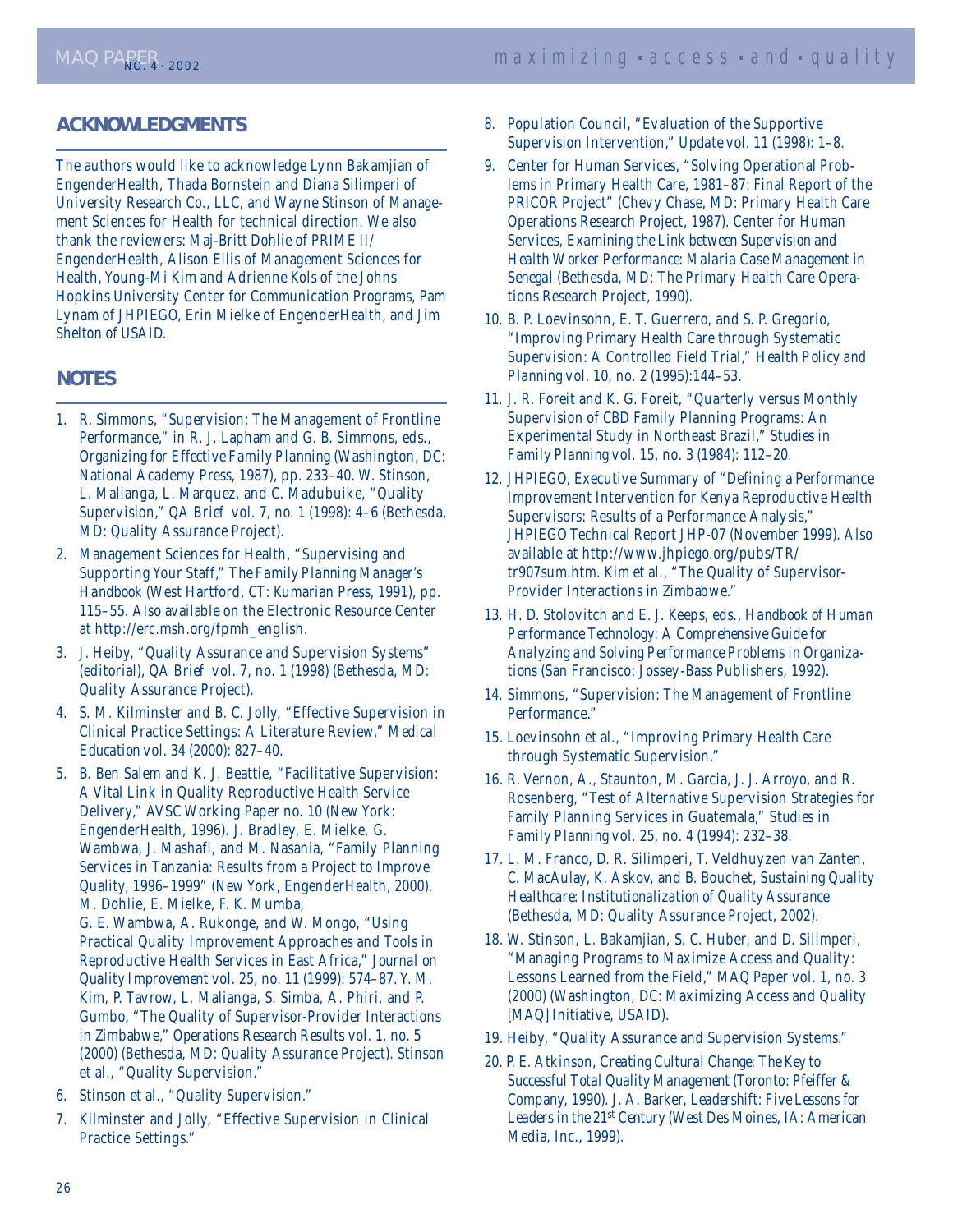- 21. Kilminster and Jolly, "Effective Supervision in Clinical Practice Settings."
- 22. D. K. McNeese-Smith, "The Influence of Manager Behavior on Nurses' Job Satisfaction, Productivity, and Commitment," *Journal of Nursing Administration* vol. 27, no. 9 (1997): 47–55.
- 23. Ben Salem and Beattie, "Facilitative Supervision."
- 24. Ben Salem and Beattie, "Facilitative Supervision."
- 25. Management Sciences for Health, "Improving Supervision: A Team Approach," *The Manager* vol. 2, no. 5 (Boston: Management Sciences for Health, 1993). Also available on the Electronic Resource Center at http:// erc.msh.org/

mainpage.cfm?file=2.2.3.htm&module=hr&language=English.

- 26. Ben Salem and Beattie, "Facilitative Supervision."
- 27. A. J. Kols and J. E. Sherman, "Family Planning Programs: Improving Quality," *Population Reports* vol. 26, no. 3 (Baltimore, MD: Population Information Program, Center for Communication Programs, Johns Hopkins School of Public Health, Nov. 1998).
- 28. Ben Salem and Beattie, "Facilitative Supervision."
- 29. M. Dohlie et al., "Using Practical Quality Improvement Approaches and Tools in Reproductive Health Services in East Africa."
- 30. P. Lynam, L. M. Rabinovitz, and M. Shobowale, "The Use of Self-Assessment in Improving the Quality of Family Planning Clinic Operations: The Experience of COPE in Africa," AVSC Working Paper no. 2 (New York: EngenderHealth, 1992).
- 31. K. K. Kafle, Y. M. S. Pradhan, A. D. Shrestha, S. B. Karkee, P. L. Das, N. Shrestha, R. R. Prasad, "Better Primary Health Care Delivery through Strengthening the Existing Supervision/Monitoring" (poster exhibited at the First International Conference on Improving Use of Medicines, Chiang Mai, Thailand, April 1–4, 1997), http:// dcc2.bumc.bu.edu/prdu/ICIUM\_Posters/2e3\_txtf.htm, cited 8/30/01.
- 32. P. S. Zeitz, C. G. Salami, G. Burnham, S. A. Goings, K. Tijani, and R. H. Morrow, "Quality Assurance Management Methods Applied to a Local-Level Primary Healthcare System in Rural Nigeria," *International Journal of Health Planning and Management* vol. 8, no. 3 (1993): 235–44.
- 33. Y. M. Kim, M. E. Figueroa, A. Martin, R. Silva, S. F. Acosta, M. Hurtado, P. Richardson, and A. Kols, "Participatory Supervision with Provider Self-Assessment Improves Doctor-Patient Communication in Rural Mexico," *Operations Research Results* vol. 2, no. 12 (2002) (Bethesda, MD: Quality Assurance Project).
- 34. E. Kelley, C. Geslin, S. Djibrina, and M. Boucar, "The Impact of QA Methods on Compliance with the Integrated Management of Childhood Illness Algorithm in Niger,"

*Operations Research Report* vol. 1, no. 2 (2000) (Bethesda, MD: Quality Assurance Project).

- 35. S. Bose, E. Oliveras, and W. N. Edson, "How Can Self-Assessment Improve the Quality of Healthcare?," *QA Issue Paper* vol. 2, no. 4 (2001) (Bethesda, MD: Quality Assurance Project).
- 36. Y. M. Kim, F. Putjuk, E. Basuki, and A. Kols, "Improving Provider-Client Communication: Reinforcing IPC/C Training in Indonesia with Self-Assessment and Peer Review," *Operations Research Results* vol. 1, no. 6 (2000) (Bethesda, MD: Quality Assurance Project).
- 37. This finding contrasts with the observation by Kilminster and Jolly in "Effective Supervision in Clinical Practice Settings" and others that external supervision has more effect on less experienced health providers.
- 38. Kim et al., "Participatory Supervision with Provider Self-Assessment in Mexico."
- 39. Kilminster and Jolly, "Effective Supervision in Clinical Practice Settings."
- 40. J. Stanback, S. J. Griffey Brechin, P. Lynam, C. Toroitich-Ruto, T. Smith, and the Kenya Guidelines Update Evaluation Study Group, "The Effectiveness of National Dissemination of Updated Reproductive Health/Family Planning Guidelines in Kenya," final report (Research Triangle Park, NC: Family Health International, 2001).
- 41. Kelley et al., "The Impact of Self-Assessment with Peer Feedback on Health Provider Performance in Mali."
- 42. Ben Salem and Beattie, "Facilitative Supervision."
- 43. M. Dohlie et al., "Kenya: Survey on Peer Support among Private Nurse-Midwives," PRIME II Technical Report (Chapel Hill, NC: PRIME II/INTRAH, forthcoming).
- 44. Lynam et al., "The Use of Self-Assessment in Improving the Quality of Family Planning Clinic Operations: The Experience of COPE in Africa."
- 45. M. Dohlie, E. Mielke, T. Bwire, D. Adriance, and F. Mumba, "COPE, a Model for Building Community Partnerships That Improve Care in East Africa," *Journal for Healthcare Quality* vol. 22, no. 5 (2000): 34–39.
- 46. V. Doyle, *Enabling Factors for Ensuring Long-Term Sustainability of QA Systems* (London: Health Sector Reform Research Work Programme, n.d.).
- 47. For example, JHPIEGO has made available on CD-ROM the supervision learning resource package it developed with the Ministry of Health of Kenya. The CD-ROM, "Supervising Health Services: Improving the Performance of People," by Nancy Caiola, Kama Garrison, Rick Sullivan, and Pamela Lynam, may be obtained from JHPIEGO Materials Management (Tel.: 410-538-1825; Fax: 410-537- 1472; e-mail: orders@jhpiego.net).
- 48. Dohlie et al., "Using Practical Quality Improvement Approaches and Tools in Reproductive Health Services in East Africa."